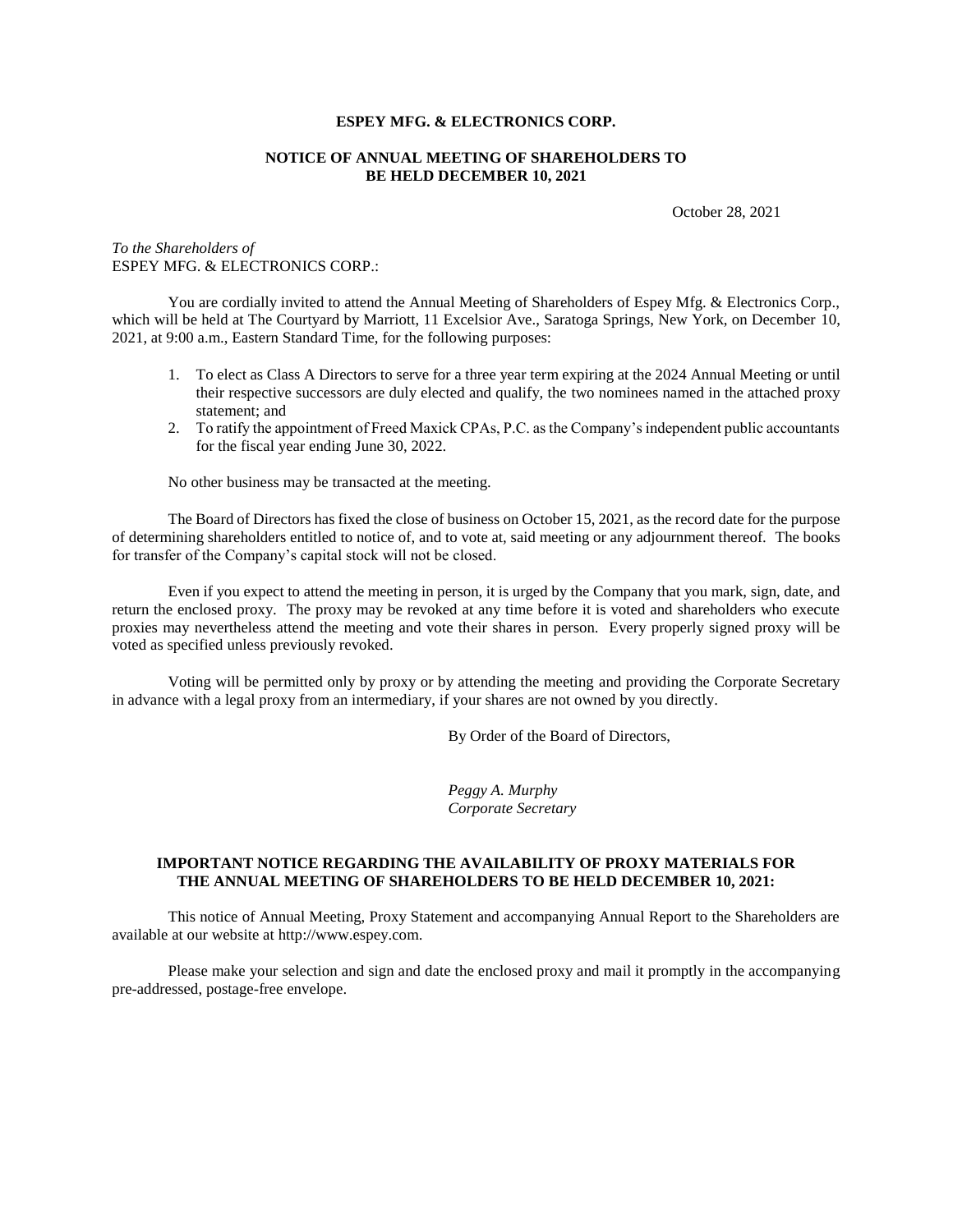# **ESPEY MFG. & ELECTRONICS CORP. 233 Ballston Avenue Saratoga Springs, New York 12866**

#### **PROXY STATEMENT**

The enclosed proxy is solicited by the Board of Directors of Espey Mfg. & Electronics Corp. (the "Company") for use in voting at the Annual Meeting of the Shareholders of the Company to be held at The Courtyard by Marriott, 11 Excelsior Ave., Saratoga Springs, New York, on December 10, 2021, at 9:00 a.m., Eastern Standard Time, and at any postponement or adjournment thereof, for the purposes set forth in the attached Notice of Meeting. It is anticipated that the Notice of Annual Meeting of Shareholders, this Proxy Statement and the form of proxy will be mailed on or about October 28, 2021.

#### **VOTING AND REVOCABILITY OF PROXIES**

Every properly dated, executed and returned proxy will be voted at the Annual Meeting in accordance with the instructions of the shareholder. If no specific instructions are given, the shares represented by such proxy will be voted (i) FOR the election of the Class A Directors nominated by the Board of Directors, for a three year term, and (ii) FOR ratification of the appointment of Freed Maxick CPAs, P.C. as the Company's independent public accountants for the fiscal year ending June 30, 2022. Any shareholder giving a proxy has the power to revoke it at any time prior to the voting thereof by voting in person at the Annual Meeting, by giving written notice to the Secretary prior to the Annual Meeting, or by signing and delivering a new proxy card bearing a later date. The Company's only class of voting securities is its Common Stock, par value \$.33-1/3 per share (the "Common Stock"). Each share of Common Stock outstanding on the record date will be entitled to one vote on all matters. In accordance with the Company's By-Laws and applicable state law, the election of directors will be determined by a plurality of the votes cast by the holders of shares of Common Stock present and entitled to vote thereon, in person or by proxy, at the Annual Meeting. Shares present which are properly withheld as to voting with respect to any one or more nominees, and shares present with respect to which a broker indicates that it does not have authority to vote ("broker non-votes") will not be counted. Cumulative voting in connection with the election of directors is not permitted.

**Please note that in accordance with rules of the New York State Stock Exchange governing brokers, the election of directors (Proposal No. 1), is a "non-discretionary" item. Shares which are held in a brokerage account as to which the broker does not receive instructions on how to vote with respect to these items may not be voted with respect to this proposal and those votes will be counted as "broker non-votes."**

**What are Broker Non-Votes?** Broker non-votes are shares held in the street name by a broker that the broker has no discretionary authority to vote. Brokers do not have authority to vote on matters considered to be nonroutine unless they have received instructions from the beneficial owners of the shares.

The affirmative vote of shares representing a majority of the votes cast by the holders of shares present and entitled to vote is required to approve the ratification of the appointment of the independent accountants.

Shares which are voted to abstain and broker non-votes are not counted as votes cast on any matter to which they relate.

The By-Laws of the Company provide that the majority of the shares of the Common Stock of the Company issued and outstanding and entitled to vote, present in person or by proxy, shall constitute a quorum at the Annual Meeting. Shares which are voted to abstain are considered as present at the Annual Meeting for the purposes of determining a quorum. Broker non-votes are considered as present at the Annual Meeting for the purposes of determining a quorum.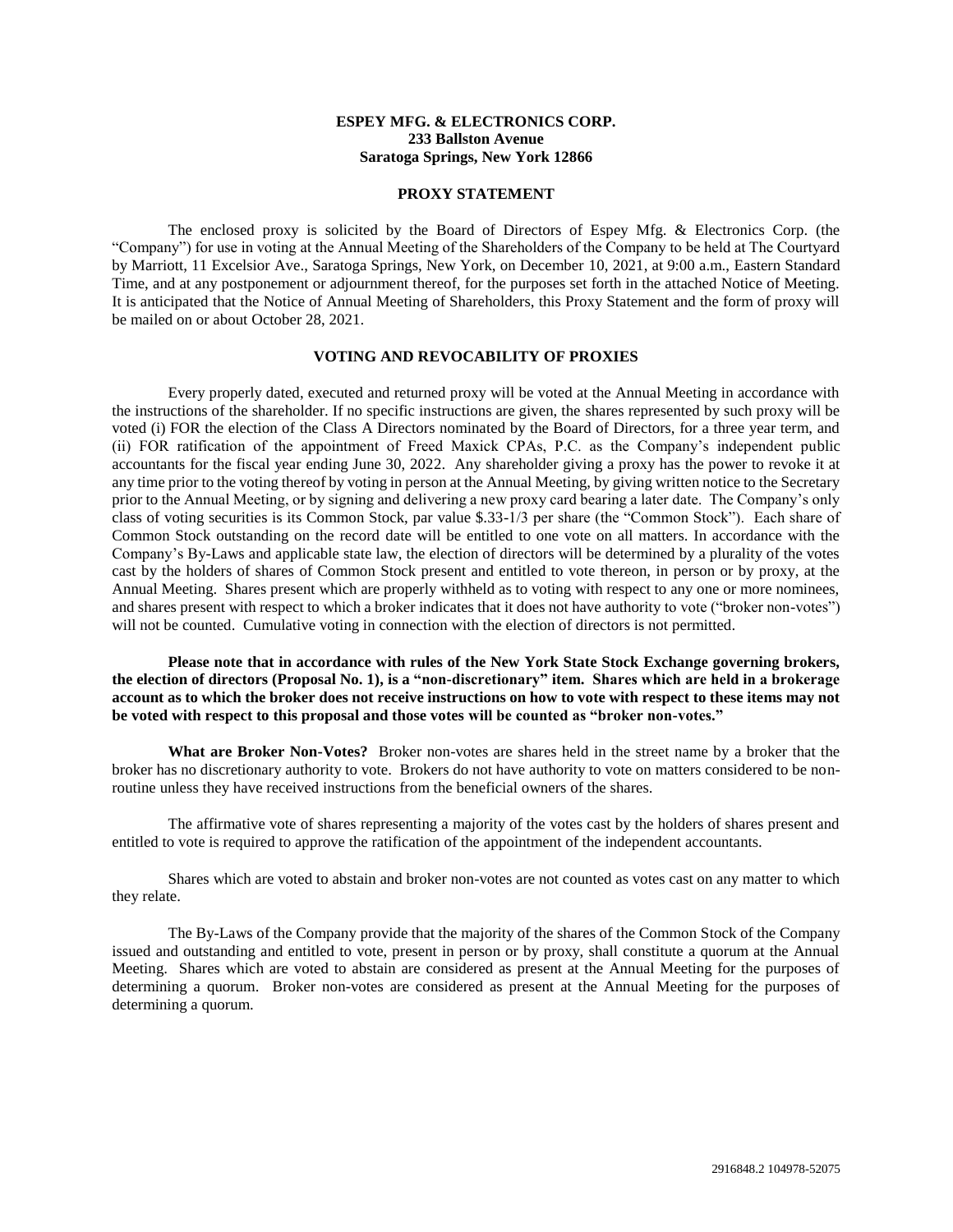#### **RECORD DATE AND SHARE OWNERSHIP**

Only holders of Common Stock of record on the books of the Company at the close of business on October 15, 2021, will be entitled to vote at the meeting. There were 2,702,633 shares of Common Stock outstanding and entitled to vote on October 15, 2021.

## **PROPOSAL NO. 1 ELECTION OF DIRECTORS**

The Company's Certificate of Incorporation, as amended, provides that the Board of Directors shall consist of not less than three nor more than nine persons with the actual number determined in accordance with the Company's By-Laws. The Certificate of Incorporation further provides that there shall be three classes of directors (Class A, Class B and Class C) with overlapping three-year terms and that all classes shall be as nearly equal in number as possible.

The terms of three Class A Directors expire at the Annual Meeting. Two of such directors are retiring. There are also presently two Class B Directors, whose terms expire at the 2022 Annual Meeting, and three Class C Directors, whose terms expire at the 2023 Annual Meeting.

The Nominating Committee recommended that in accordance with the By-Laws of the Company, the number of Directors be fixed at six effective with the Annual Meeting, a reduction of two individuals; that David O'Neil be re-assigned from Class C to Class A in order to equalize the number of Directors in each Class; and that Mr. O'Neil and Carl Helmetag be nominated to stand for election as Class A Directors.

The Board of Directors approved the recommendation of the Nominating Committee and has nominated Messrs. O'Neil and Helmetag to stand for election as Class A Directors.

The votes will be cast pursuant to the enclosed proxy for the election of the Class A nominees named unless specification is made withholding such authority. Each of the nominees is presently a director of the Company. Should either of said nominees become unavailable, which is not anticipated, the proxies named in the enclosed proxy will vote for the election of such other persons as the Board of Directors may recommend. Proxies may not be voted for a greater number of persons than the nominees named.

The names and business experience for the past five years of the two persons who have been nominated by the Board of Directors to stand for election as directors at the Annual Meeting and the remaining directors whose terms are continuing until the 2022 or 2023 Annual Meeting appear below.

The Board has determined that all of the Board members with the exception of Patrick T. Enright, Jr., and David A. O'Neil, and Howard Pinsley, whose service on the Board is concluding at the Annual Meeting, are independent in accordance with the listing standards of the NYSE American and the By-Laws of the Company.

The independent members of the Board met five times during the fiscal year ended June 30, 2021, including incidental to each regularly scheduled Board of Directors, with no members of management present.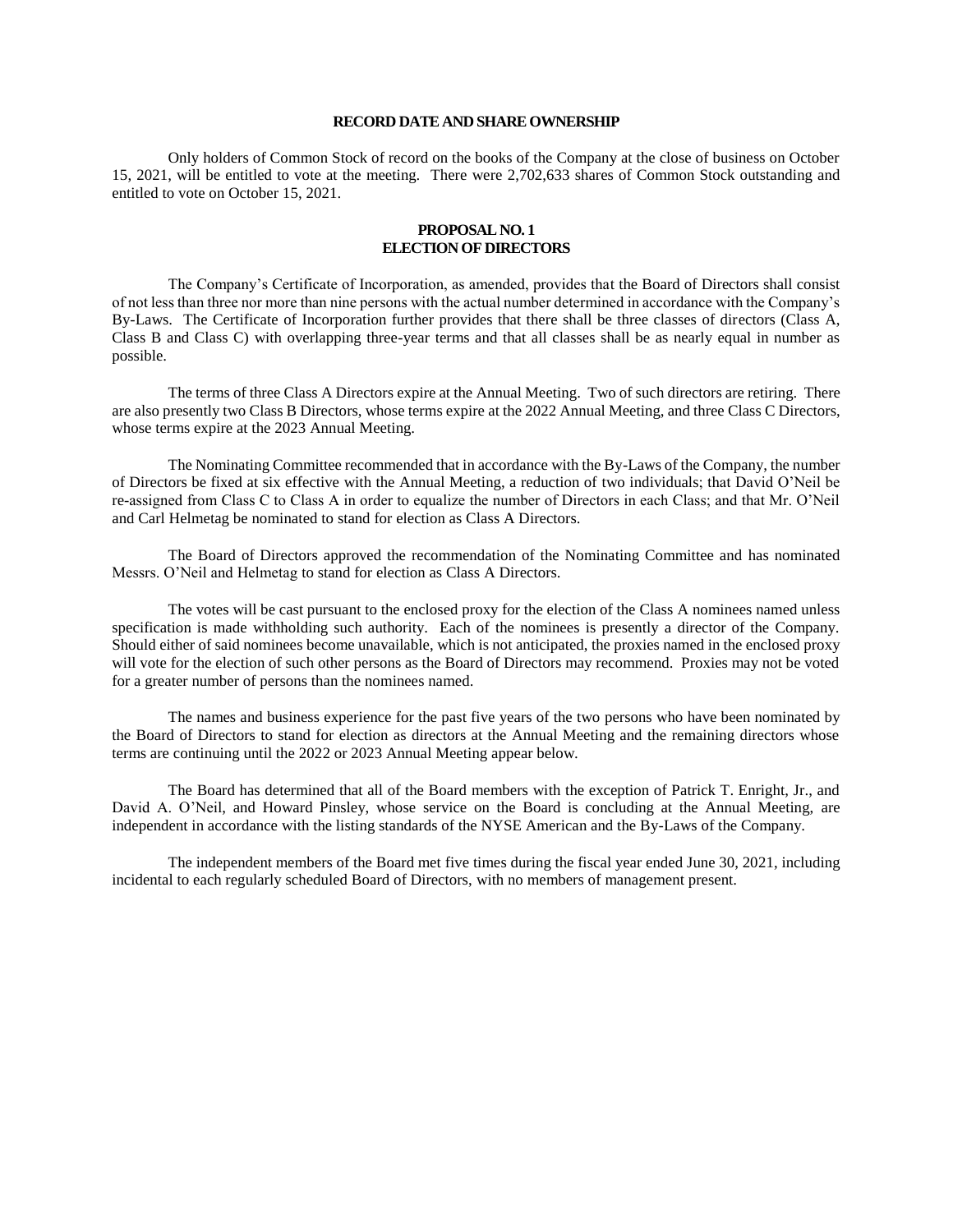# **THE BOARD OF DIRECTORS RECOMMENDS A VOTEFOR THE ELECTION OFTHE FOLLOWING NOMINEES FOR CLASS A DIRECTORS.**

| <u>Name</u>     | <u>Age</u> | <b>Offices and</b><br><b>Positions</b><br><b>Held With</b><br><b>Company</b>      | <b>Principal Occupation or Employment</b>                                                                                                                                                                                                                                                                                                                                                                                                                                                                                                                                                                               | <b>Period to</b><br>Date<br><b>Served as</b><br><b>Director</b> |
|-----------------|------------|-----------------------------------------------------------------------------------|-------------------------------------------------------------------------------------------------------------------------------------------------------------------------------------------------------------------------------------------------------------------------------------------------------------------------------------------------------------------------------------------------------------------------------------------------------------------------------------------------------------------------------------------------------------------------------------------------------------------------|-----------------------------------------------------------------|
| Carl Helmetag   | 73         |                                                                                   | An independent business consultant working for<br>profit and non-profit entities. Mr. Helmetag was<br>Vice President Sales of AlphaMicron Inc., Kent,<br>Ohio from 2009 - 2011; President and CEO of<br>UVEX Sports Inc. in Cranston, R.I. from 1999 -<br>2009; President and CEO of HEAD USA Inc.<br>1996 - 1999; Vice President and then President at<br>Dynastar Inc. from 1978 - 1996. He has a MBA<br>from The Wharton School of Business, University<br>of Pennsylvania and a BA in Economics from the<br>University of Wisconsin. He is on the Board of<br>Managers and Treasurer of the Providence Art<br>Club. | 1999                                                            |
| David A. O'Neil | 56         | Executive<br>Vice<br>President,<br>Treasurer and<br>Chief<br>Financial<br>Officer | Certified Public Accountant who has been<br>Treasurer and Chief Financial Officer of the<br>Company since January 4, 2000, and Executive<br>Vice President since December 2, 2016. Mr.<br>O'Neil served as Interim President and CEO from<br>June 2, 2014 until January 31, 2015. Prior to<br>joining the Company, he was a Senior Manager at<br>the accounting firm KPMG LLP.                                                                                                                                                                                                                                          | 2018                                                            |

# **CONTINUING CLASS B DIRECTORS – SERVING FOR A THREE YEAR TERM EXPIRING AT THE 2022 ANNUAL MEETING.**

| Name                    | <u>Age</u> | Offices and<br><b>Positions</b><br><b>Held With</b><br><b>Company</b> | <b>Principal Occupation or Employment</b>                                                                                                                                                                                                                                                                                                                                                                                                                                                                                            | <b>Period to</b><br>Date<br>Served as<br><b>Director</b> |
|-------------------------|------------|-----------------------------------------------------------------------|--------------------------------------------------------------------------------------------------------------------------------------------------------------------------------------------------------------------------------------------------------------------------------------------------------------------------------------------------------------------------------------------------------------------------------------------------------------------------------------------------------------------------------------|----------------------------------------------------------|
| Patrick T. Enright, Jr. | 60         | President<br>and CEO                                                  | Prior to his employment with the Company Mr.<br>Enright was employed by DRS Technologies from<br>May, 2010 until January, 2015 and last held the<br>position of Vice President of Strategic Planning.<br>He previously held other senior positions in the<br>power electronics and ship building industry for<br>over 25 years at Northrup Grumman, Newport<br>News Shipbuilding, Henschel Corporation and<br>Vessel Management Group. Mr. Enright served in<br>the United States Merchant Marines from June,<br>1983 to June, 1990. | 2015                                                     |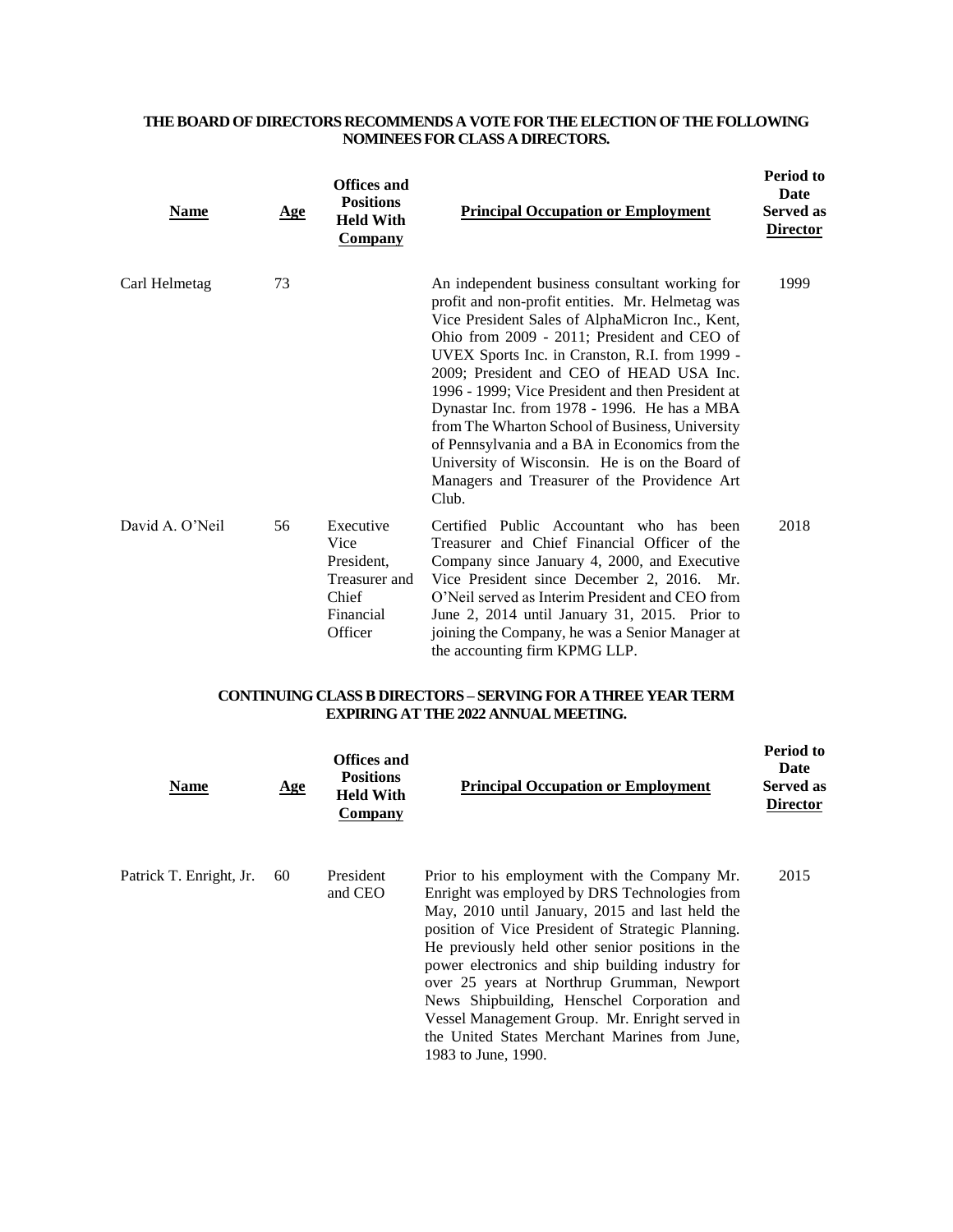Roger N. Sexauer II 63 An independent consultant primarily working with companies in the defense industry, specializing in strategic planning and business development. From 2004-2018, Mr. Sexauer served in various senior positions with Leonardo DRS, Inc., holding the titles Executive Vice President, Business Development, 2016-2018; President DRS Maritime and Combat Support Systems, 2014- 2016; President DRS Power and Environmental Systems, 2008-2014; President, DRS Power Systems, 2005-2008; DRS C41 Group Vice President Business Development, 2004-2008. Prior thereto, he was employed by General Dynamics Electric Boat. Mr. Sexauer is a graduate of the United States Naval Academy. He serves on the Board of Directors of the Naval Submarine League.

2018

## **CONTINUING CLASS C DIRECTORS – SERVINGFOR A THREE YEAR TERM EXPIRING AT THE 2023 ANNUAL MEETING.**

| <b>Name</b>  | <u>Age</u> | <b>Offices and</b><br><b>Positions</b><br><b>Held With</b><br><b>Company</b> | <b>Principal Occupation or Employment</b>                                                                                                                                                                                                                                                                                                                                                                                                                                                                                                                                                                                                                | <b>Period to</b><br><b>Date</b><br><b>Served as</b><br><b>Director</b> |
|--------------|------------|------------------------------------------------------------------------------|----------------------------------------------------------------------------------------------------------------------------------------------------------------------------------------------------------------------------------------------------------------------------------------------------------------------------------------------------------------------------------------------------------------------------------------------------------------------------------------------------------------------------------------------------------------------------------------------------------------------------------------------------------|------------------------------------------------------------------------|
| Paul J. Corr | 77         |                                                                              | Certified Public Accountant who has been a<br>Principal at Capital Financial Advisors of New<br>York, LLC, Clifton Park, NY since 2003. Mr.<br>Corr is currently Visiting Associate Professor of<br>Management and Business at Skidmore College<br>where he teaches financial accounting theory and<br>financial analysis. In May 2007, he had retired<br>from Skidmore College where he had taught since<br>1981. Mr. Corr was also a shareholder in the<br>Clifton Park, NY accounting firm of Rutnik $\&$<br>Corr, P.C. from July 1999 through August 2011,<br>and he had practiced as a certified public<br>accountant for many years prior to 1999. | 1992                                                                   |
| Michael Wool | 75         |                                                                              | Attorney engaged in private practice of law and<br>senior partner since 1982 in the law firm of<br>Langrock, Sperry & Wool, with offices in<br>Burlington, VT and Middlebury, VT. Mr. Wool<br>also serves on the board of the New England<br>Board of Higher Education as former Chair and as<br>a Director Emeritus of the Boys and Girls Club of<br>Burlington, VT.                                                                                                                                                                                                                                                                                    | 1990                                                                   |

None of the directors holds a directorship in any other company with a class of securities registered pursuant to Section 12 of the Securities Exchange Act of 1934 or subject to the requirements of Section 15(d) of the Securities Act of 1933 or any company registered as an Investment Company under the Investment Company Act of 1940.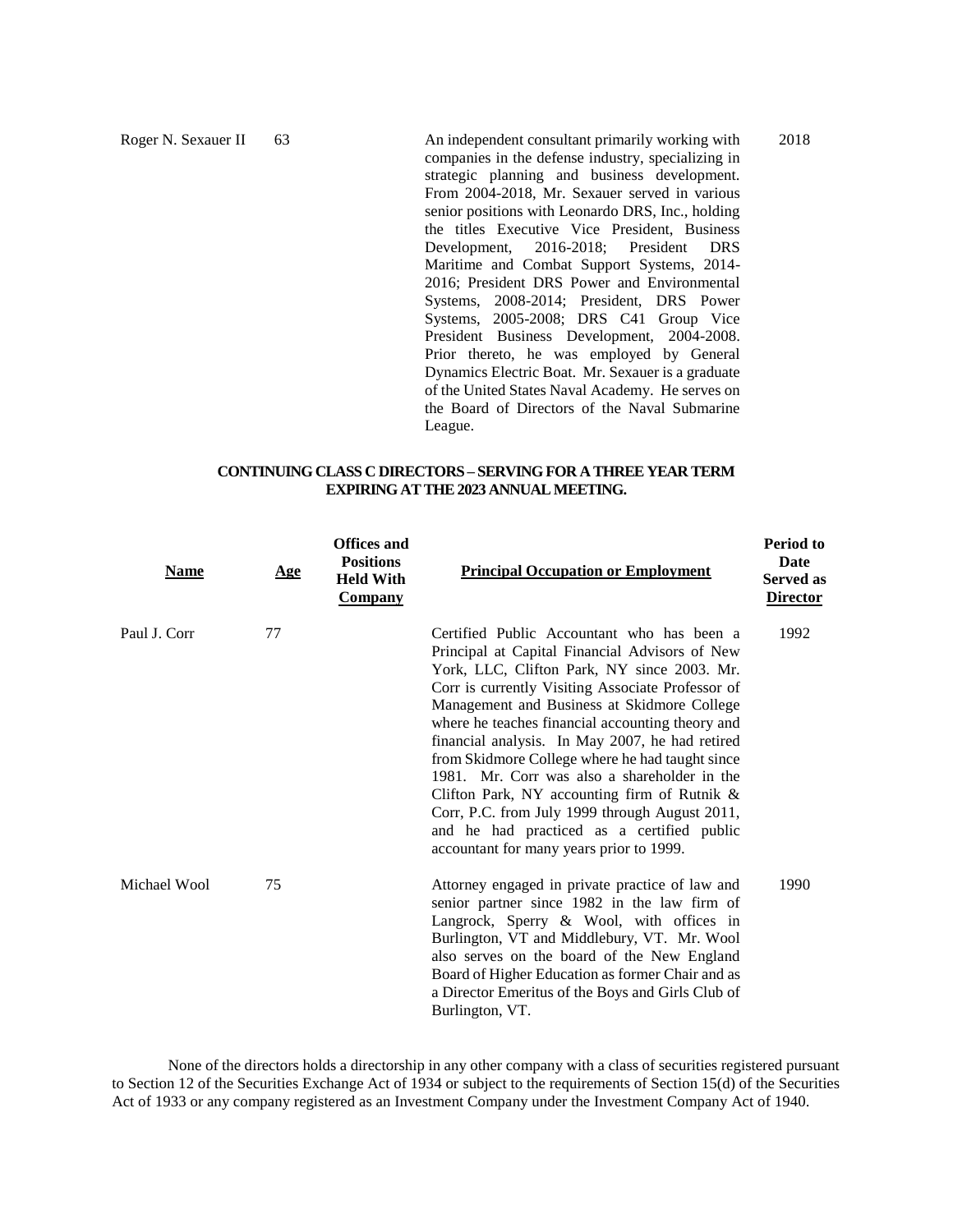## **BOARD OF DIRECTORS QUALIFICATIONS**

The Board of Directors believes that with respect to current Board members, a demonstration of dedicated commitment to the responsibilities of a director is a leading criteria for assessing such person's qualifications for continued service on the Board. The Board will also consider a nominee's relationship to the Company and the following skill sets and experience in evaluating Board candidates: industry experience, corporate management experience, financial acumen, experience in international sales, mergers and acquisition experience and corporate governance experience.

The specific experiences, qualifications, attributes and skills of each of the nominees for director and the individuals continuing as directors are as follows:

#### *Director Nominees*

Mr. Helmetag has a very strong business leadership, financial management and strategic planning background through his long career as a senior executive in several corporations. His personal experience in business development, economic conditions and financial issues is an invaluable resource for the Board on a myriad of matters it must consider from time to time.

Mr. O'Neil is the Company's Executive Vice President, Treasurer and Chief Financial Officer, and has served as a Company Officer since 2000. Mr. O'Neil is integrally involved with the Company's strategic business development plans, bids for new business, and the administration of the Company's relationships with long-term customers.

#### *Continuing Directors*

Mr. Corr's experience as a certified public accountant, investment advisor and professor of management and business at Skidmore College teaching accounting theory, financial analysis, and finance, brings strong financial skills to the Board and qualifies him as the Audit Committee financial expert and the person on the Board responsible for risk assessment oversight.

Mr. Enright is the Company's President and Chief Executive Officer and through his day-to-day involvement in all aspects of the Company's operations provides a vital link between junior and senior management personnel and the general oversight and policy setting responsibilities of the Board. Among the reasons Mr. Enright was hired in 2015 was his extensive experience in various executive capacities in the defense and shipbuilding industries, with responsibilities in strategic planning, business unit leadership, program management, and systems and solutions implementation. This provides a major asset to the Board in its oversight of customer retention, new business development and expansion of the Company's core business in defense and industrial power electronics.

Mr. Sexauer has long-term and strong leadership, financial acumen, strategic planning and business development skills in the defense industry. His long-term employment with Leonardo DRS, and before that General Dynamics, as well as his historic relationships with the United States Navy, are assets to the Board in its oversight of the development of the Company's business with defense industry contractors.

Mr. Wool is a business and tax lawyer with over forty years of experience advising a broad range of clients in a broad spectrum of business, tax, governmental, commercial, employment and transactional matters. He provides valuable insight and advice to the Espey Board in its deliberations and consideration of strategic initiatives including potential business combinations and acquisitions, employee and executive compensation matters, advice and analysis concerning contractual matters, corporate governance matters and other legal issues. Mr. Wool played a key role in the design and adoption, amendments, administration, ongoing compliance and new transactions of the Espey Employee Stock Ownership Plan ("ESOP") and consults with management concerning the plan's ongoing operation.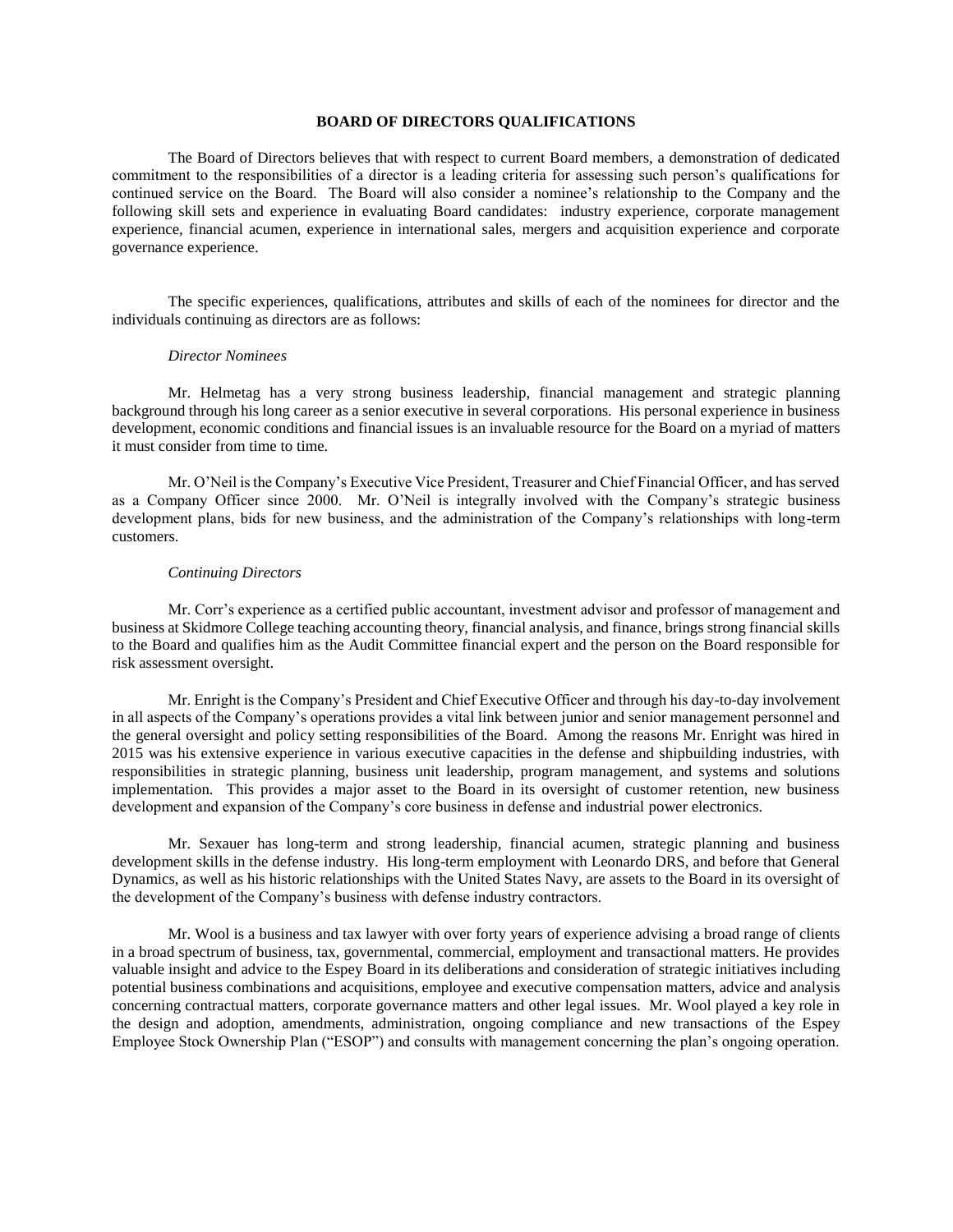#### **OTHER EXECUTIVE OFFICERS**

The only individuals currently considered executive officers of the Company not previously identified are:

Katrina L. Sparano, 51, Assistant Treasurer and Principal Accounting Officer of the Company since November 12, 2004. Ms. Sparano is a Certified Public Accountant. Prior to joining the Company on July 29, 2004, she was the Assistant Controller for Cambridge Heart, Inc. Ms. Sparano served as Interim Principal Financial Officer from June 2, 2014 until January 31, 2015.

Peggy A. Murphy, 63, Secretary of the Company since December 11, 1998. She has been employed by the Company as Director of Human Resources and Facility Security Officer since October 1998.

The terms of office of all executive officers are until the next Annual Meeting of the Board of Directors unless successors are sooner appointed by the Board of Directors.

#### **BOARD OF DIRECTORS MEETINGS AND COMMITTEES**

During the Company's fiscal year ended June 30, 2021, the Board of Directors held a total of seven meetings, and each director then in office attended at least 75% of such meetings. Under the policies of the Board, Directors are expected to attend regular Board meetings, Board committee meetings, as applicable, and the Annual Meeting of Shareholders.

The Board has a standing Audit Committee whose members are Paul J. Corr, Chairman, Alvin O. Sabo, Carl Helmetag and Roger N. Sexauer II. The functions of this Committee include reviewing the engagement of the independent accountants, the scope and timing of the audit and any non-audit services to be rendered by the independent accountants, reviewing with the independent accountants and management the Company's policies and procedures with respect to internal auditing, accounting and financial controls, and reviewing the report of the independent accountants upon completion of its audit. During the fiscal year ended June 30, 2021, the Audit Committee held six meetings, and each Committee member attended at least 75% of such meetings.

The Board has a standing Nominating Committee whose members are Carl Helmetag, Chairman, Michael Wool, Alvin O. Sabo, Paul J. Corr and Roger N. Sexauer II. The function of this Committee is to identify and recommend to the Board individuals for nomination to fill vacancies in, and for re-nomination to, positions as Directors of the Company. During the fiscal year ended June 30, 2021, the Nominating Committee held one meeting and each Committee member attended the meeting.

The Board of Directors has a standing Compensation Committee whose members are Michael Wool, Chairman, and Carl Helmetag. The functions of this Committee include recommending to the full Board all compensation programs applicable to executive officers including salaries paid to executive officers, the compensation paid to non-employee directors and the grant of all forms of bonuses and stock-based compensation including to whom, and the time or times at which, options or stock awards will be granted, the number of shares of common stock that underlie each grant and the exercise price and vesting schedule. During the fiscal year ended June 30, 2021, the Compensation Committee held four meetings and each Committee member attended such meetings.

The Board also has a Succession Committee, members of which are Paul J. Corr, Howard Pinsley, Alvin O. Sabo, Michael Wool and Patrick T. Enright, Jr., and a Mergers and Acquisition Committee, members of which are Howard Pinsley, Michael Wool, David O'Neil, Roger N. Sexauer II and Patrick T. Enright, Jr.

*Board Independence* - The Board has determined that all of the members of the Audit Committee and the Nominating Committee meet the independence criteria for audit committee and nominating committee members as set forth in the listing standards of the NYSE American. The Board has further determined that Mr. Corr qualifies as an audit committee financial expert in accordance with the rules of the United States Securities and Exchange Commission ("SEC").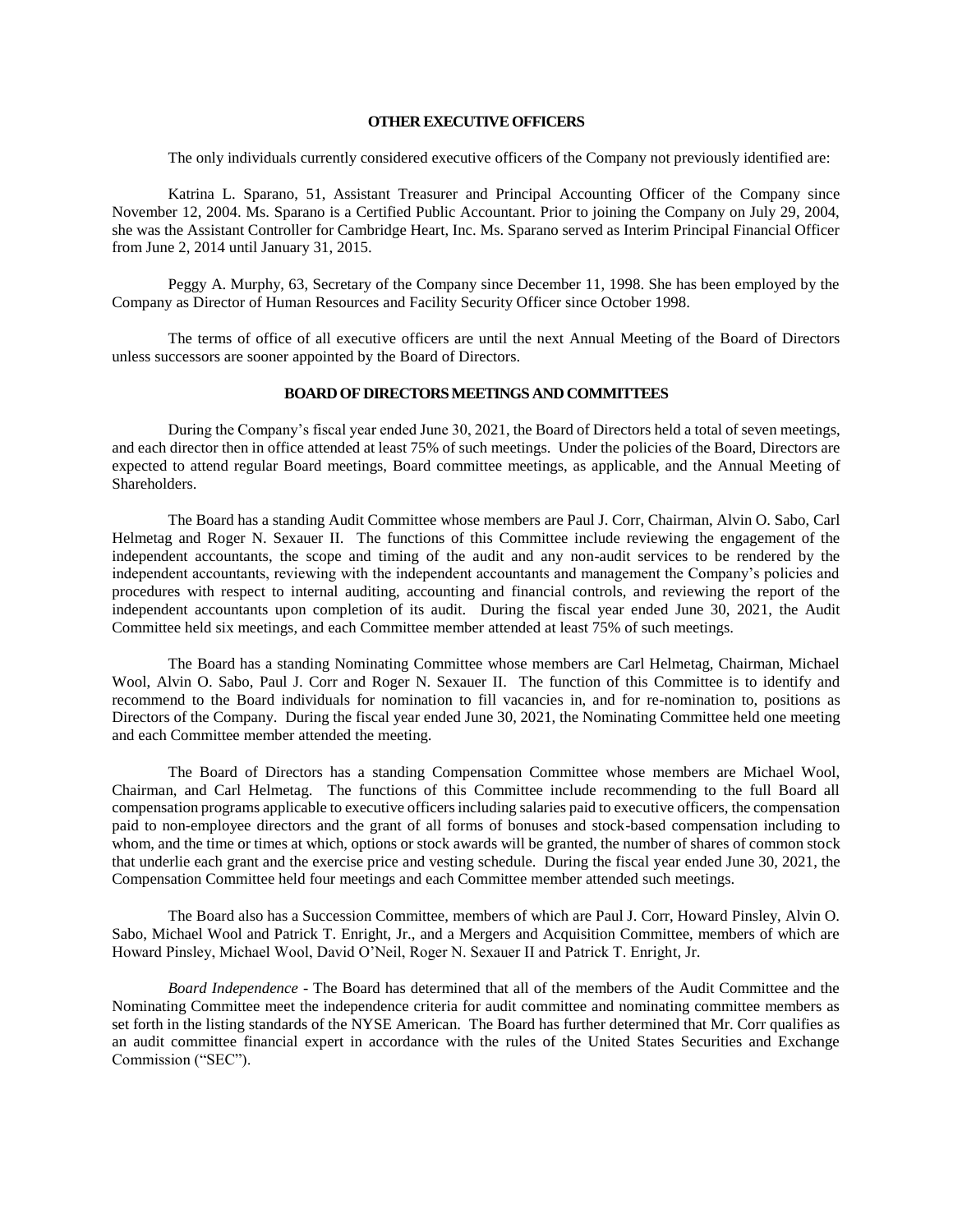*Board Leadership* - The Board of Directors has not designated an individual as the lead independent director. Rather, the Board will designate one of its independent directors to act as a lead director on an ad hoc basis, taking into account the nature of the matter being addressed and the applicable skill set required.

*Risk Oversight and Cybersecurity* - The Board oversees the Company's processes to manage risk and the Company's cybersecurity program, and has delegated the primary responsibility for reviewing policies with respect to risk assessment, risk management and cybersecurity to the Audit Committee. Management is responsible for the development, implementation and maintenance of the risk management processes and cybersecurity program. The Audit Committee consults with the Company's Director of Information Technology regarding ongoing cybersecurity initiatives, and requests such individual, together with senior management, to report to the Audit Committee or the full Board regularly on their assessment of operational, financial and accounting, competitive, reputational, cybersecurity and legal risks to the Company.

## **NON-EMPLOYEE DIRECTOR COMPENSATION**

Company employees who also serve on the Company's Board of Directors do not receive director's fees. The non-employee Directors receive an annual fee of \$60,000 for being a member of the Board of Directors. The current annual fee became effective on January 1, 2019.

Each Director who also serves as a member of the Audit Committee is compensated an additional annual fee of \$2,500 with the exception of the Chairman who is compensated an additional annual fee of \$5,000. Each Director who serves as a member of the Compensation Committee or the Mergers and Acquisition Committee is compensated an additional annual fee of \$2,500 for each committee. Mr. Wool, the Chairman of the ESOP Committee, is compensated an additional annual fee of \$2,500. These fees are paid in monthly installments to the Directors.

The following table sets forth the compensation of the Company's non-employee Directors for the fiscal year ending June 30, 2021:

|                       | <b>Fees Earned or</b> | Option       |              |
|-----------------------|-----------------------|--------------|--------------|
| <b>Name</b>           | Paid in Cash          | Awards $(1)$ | <b>Total</b> |
|                       | \$                    | \$           | \$           |
| Paul Corr             | \$65,000              | \$4,055      | \$69,055     |
| Carl Helmetag         | \$65,000              | \$3,419      | \$68,419     |
| <b>Howard Pinsley</b> | \$62,500              | \$3,419      | \$65,919     |
| Alvin O. Sabo         | \$62,500              | \$3,419      | \$65,919     |
| Roger N. Sexauer II   | \$65,000              | \$3,419      | \$68,419     |
| Michael Wool          | \$67,500              | \$3,419      | \$70,919     |

(1) Represents the aggregate grant date fair value dollar amount computed in accordance with ASC Topic 718. For information concerning the assumptions made in the valuation of awards, see Note 11 of the Company's financial statements for fiscal year ended June 30, 2021.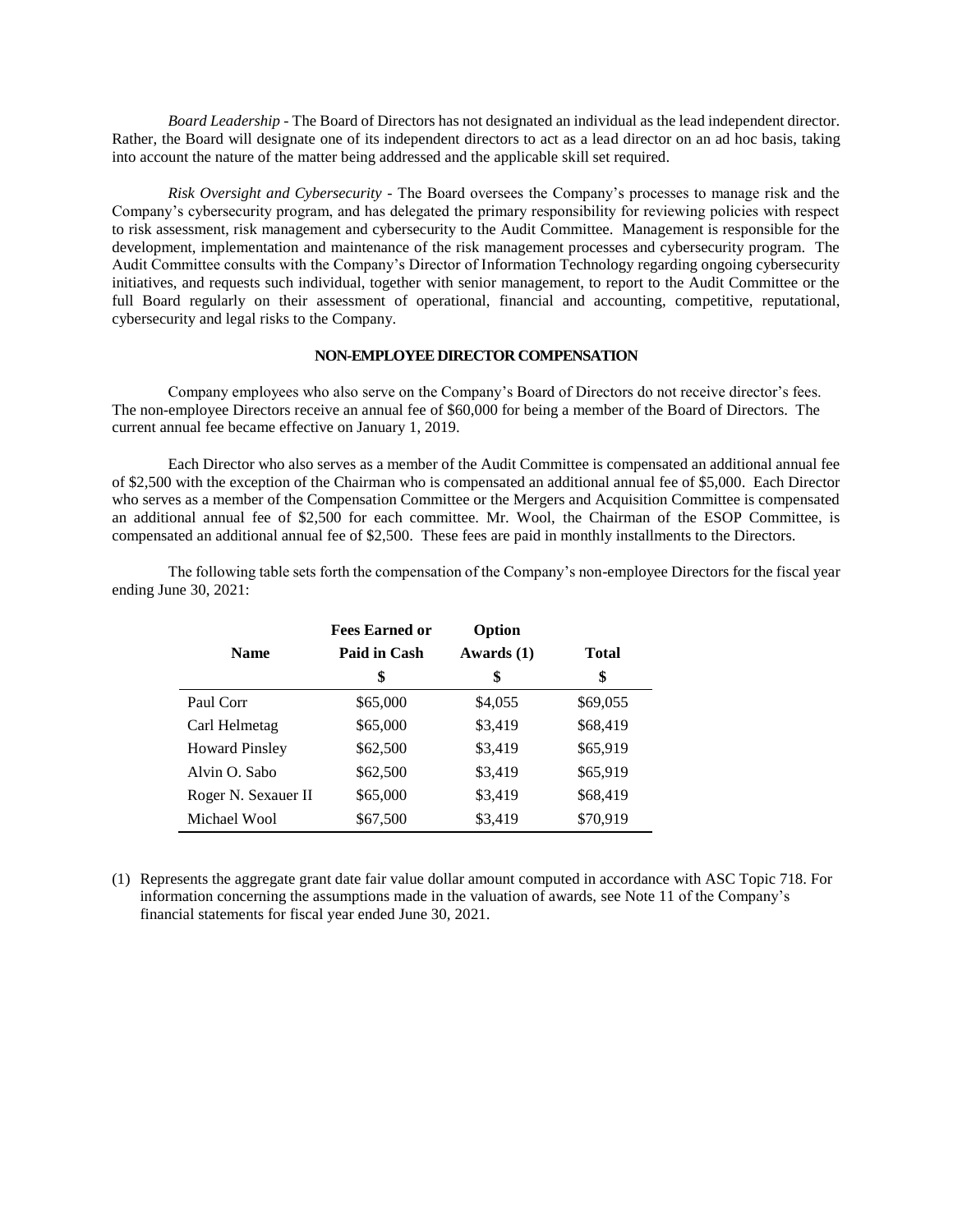The non-employee Directors held the following unexercised options at June 30, 2021:

| <b>Name</b>           | <b>Number of Securities</b><br><b>Underlying Unexercised</b><br><b>Options # Exercisable</b> | <b>Number of Securities</b><br><b>Underlying Unexercised</b><br><b>Options # Unexercisable (a)</b> | Option<br><b>Exercise</b><br>Price \$ | Option<br><b>Expiration</b><br><b>Date</b> |
|-----------------------|----------------------------------------------------------------------------------------------|----------------------------------------------------------------------------------------------------|---------------------------------------|--------------------------------------------|
| Paul J. Corr          | 1,600                                                                                        |                                                                                                    | \$25.10                               | 8/26/2021                                  |
|                       | 1,600                                                                                        |                                                                                                    | \$25.18                               | 6/1/2022                                   |
|                       | 1,600                                                                                        |                                                                                                    | \$27.22                               | 8/23/2023                                  |
|                       | 1,600                                                                                        |                                                                                                    | \$26.09                               | 6/12/2025                                  |
|                       | 2,000                                                                                        |                                                                                                    | \$26.25                               | 12/2/2026                                  |
|                       | 2,400                                                                                        |                                                                                                    | \$21.75                               | 10/10/2027                                 |
|                       | 2,242                                                                                        |                                                                                                    | \$27.21                               | 12/7/2028                                  |
|                       |                                                                                              | 2,550                                                                                              | \$20.50                               | 12/6/2029                                  |
|                       |                                                                                              | 2,550                                                                                              | \$18.05                               | 10/21/2030                                 |
| Carl Helmetag         | 1,600                                                                                        |                                                                                                    | \$25.10                               | 8/26/2021                                  |
|                       | 1,600                                                                                        |                                                                                                    | \$25.18                               | 6/1/2022                                   |
|                       | 1,600                                                                                        |                                                                                                    | \$27.22                               | 8/23/2023                                  |
|                       | 1,600                                                                                        |                                                                                                    | \$26.09                               | 6/12/2025                                  |
|                       | 1,600                                                                                        |                                                                                                    | \$26.25                               | 12/2/2026                                  |
|                       | 2,000                                                                                        |                                                                                                    | \$21.75                               | 10/10/2027                                 |
|                       | 1,842                                                                                        |                                                                                                    | \$27.21                               | 12/7/2028                                  |
|                       |                                                                                              | 2,150                                                                                              | \$20.50                               | 12/6/2029                                  |
|                       |                                                                                              | 2,150                                                                                              | \$18.05                               | 10/21/2030                                 |
| <b>Howard Pinsley</b> | 1,600                                                                                        |                                                                                                    | \$25.10                               | 8/26/2021                                  |
|                       | 1,600                                                                                        |                                                                                                    | \$25.18                               | 6/1/2022                                   |
|                       | 1,600                                                                                        |                                                                                                    | \$27.22                               | 8/23/2023                                  |
|                       | 1,600                                                                                        |                                                                                                    | \$26.09                               | 6/12/2025                                  |
|                       | 1,600                                                                                        |                                                                                                    | \$26.25                               | 12/2/2026                                  |
|                       | 2,000                                                                                        |                                                                                                    | \$21.75                               | 10/10/2027                                 |
|                       | 1,842                                                                                        |                                                                                                    | \$27.21                               | 12/7/2028                                  |
|                       |                                                                                              | 2,150                                                                                              | \$20.50                               | 12/6/2029                                  |
|                       |                                                                                              | 2,150                                                                                              | \$18.05                               | 10/21/2030                                 |
| Alvin O. Sabo         | 1,600                                                                                        |                                                                                                    | \$25.10                               | 8/26/2021                                  |
|                       | 1,600                                                                                        |                                                                                                    | \$25.18                               | 6/1/2022                                   |
|                       | 1,600                                                                                        |                                                                                                    | \$27.22                               | 8/23/2023                                  |
|                       | 1,800                                                                                        |                                                                                                    | \$26.09                               | 6/12/2025                                  |
|                       | 1,600                                                                                        |                                                                                                    | \$26.25                               | 12/2/2026                                  |
|                       | 2,000                                                                                        |                                                                                                    | \$21.75                               | 10/10/2027                                 |
|                       | 1,842                                                                                        |                                                                                                    | \$27.21                               | 12/7/2028                                  |
|                       |                                                                                              | 2,150                                                                                              | \$20.50                               | 12/6/2029                                  |
|                       |                                                                                              | 2,150                                                                                              | \$18.05                               | 10/21/2030                                 |
| Roger Sexauer         | 1,842                                                                                        |                                                                                                    | \$27.21                               | 12/7/2028                                  |
|                       |                                                                                              | 2,150                                                                                              | \$20.50                               | 12/6/2029                                  |
|                       |                                                                                              | 2,150                                                                                              | \$18.05                               | 10/21/2030                                 |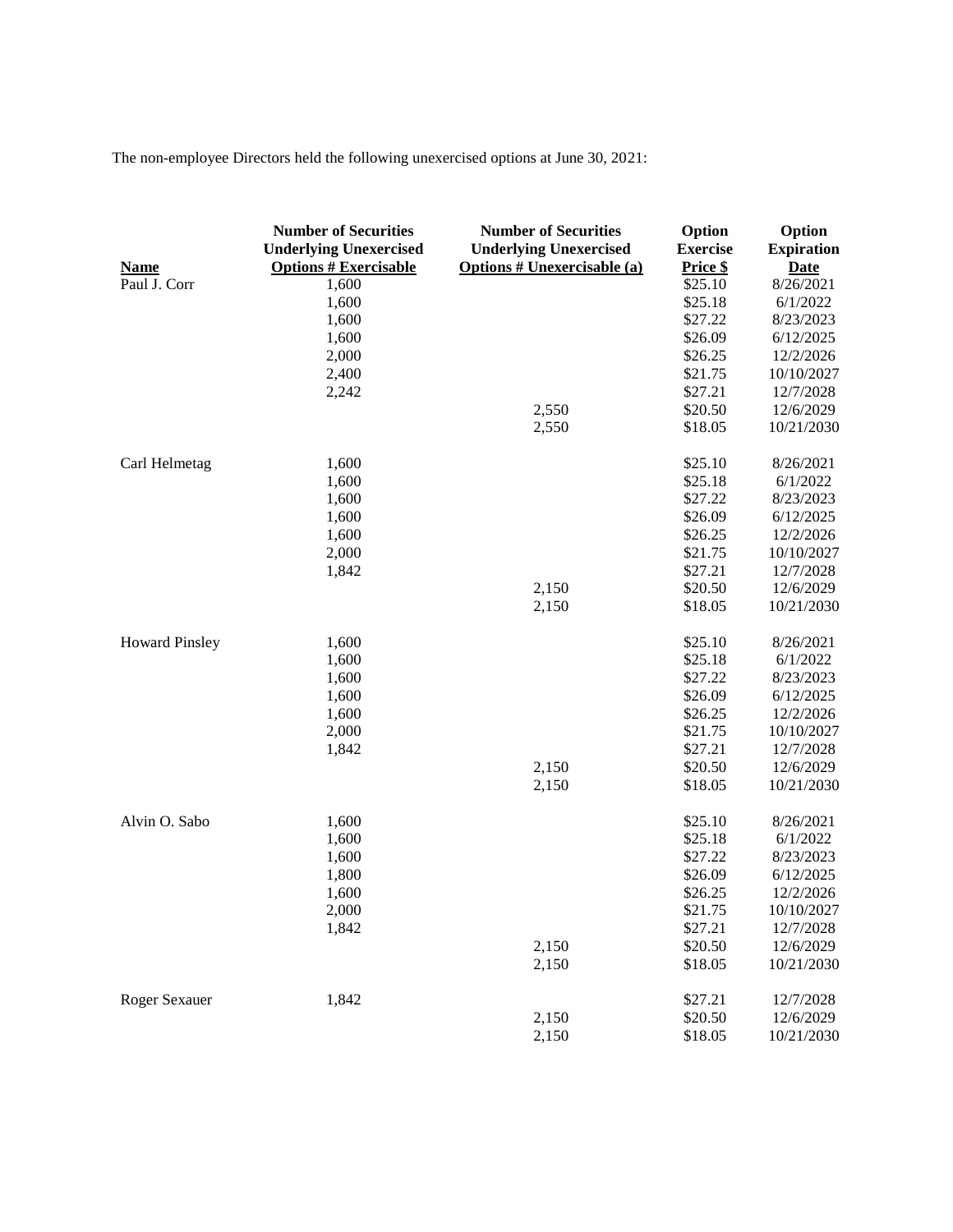| Date       |
|------------|
| 8/26/2021  |
| 6/1/2022   |
| 8/23/2023  |
| 6/12/2025  |
| 12/2/2026  |
| 10/10/2027 |
| 12/7/2028  |
| 12/6/2029  |
| 10/21/2030 |
|            |

<sup>(</sup>a) Unexercisable options vest as follows: (i) Options with an expiration date of December 6, 2029 vest on December 6, 2021 (ii) Options with an expiration date of October 21, 2030 vest on October 21, 2022.

#### **COMPENSATION OF EXECUTIVE OFFICERS**

The following table summarizes the annual compensation for each of the fiscal years ended June 30, 2021 and June 30, 2020 received by the Company's CEO and two most highly compensated executive officers who received over \$100,000 in total compensation for the fiscal year ended June 30, 2021 (collectively, the "Named Executive Officers"):

| Name and<br><b>Principal Position</b>        | Year         | Salary \$              | <b>Bonus</b> \$ | Option (1)<br>Awards \$ | All Other $(2)$<br><b>Compensation \$</b> | Total \$               |
|----------------------------------------------|--------------|------------------------|-----------------|-------------------------|-------------------------------------------|------------------------|
|                                              |              |                        |                 |                         |                                           |                        |
| Patrick T. Enright, Jr.                      | 2021         | \$276,322              | \$0             | \$9,540                 | \$11,015                                  | \$296,877              |
| President and<br>Chief Executive Officer     | 2020         | \$272,037              | \$150,000       | \$12,120                | \$10,159                                  | \$444.316              |
| David O'Neil                                 | 2021         | \$195,938              | \$0             | \$5,963                 | \$12,279                                  | \$214,180              |
| Exec. Vice President/<br>$T$ reasurer/ $CFO$ | 2020         | \$192,725              | \$30,000        | \$7,575                 | \$10,110                                  | \$240,410              |
| Peggy A. Murphy<br>Dir.HR/Corp. Sec'y        | 2021<br>2020 | \$130,625<br>\$126,820 | \$0<br>\$15,000 | \$5,963<br>\$7,575      | \$7,365<br>\$6,022                        | \$143,953<br>\$155.417 |

## **SUMMARY COMPENSATION TABLE**

(1) Represents the aggregate grant date fair value dollar amount computed in accordance with ASC Topic 718. For information concerning the assumptions made in the valuation of awards, see Note 11 of the Company's financial statements for fiscal year ended June 30, 2021.

All other compensation includes (i) the value of shares of the Company's common stock allocated to the Named Executive Officers' accounts in the Company's ESOP and (ii) the Company matching contributions to the Company 401(k) Plan, as set forth below. Dividends are paid on allocated shares in the Company's ESOP at the same time and rate and in the same form as dividends paid on common shares generally. ESOP shares allocated to the Named Executive Officers' accounts vest in accordance with the terms of the plan. At June 30, 2021, Messrs. Enright and O'Neil and Ms. Murphy were 100%, 100%, and 100% vested, respectively.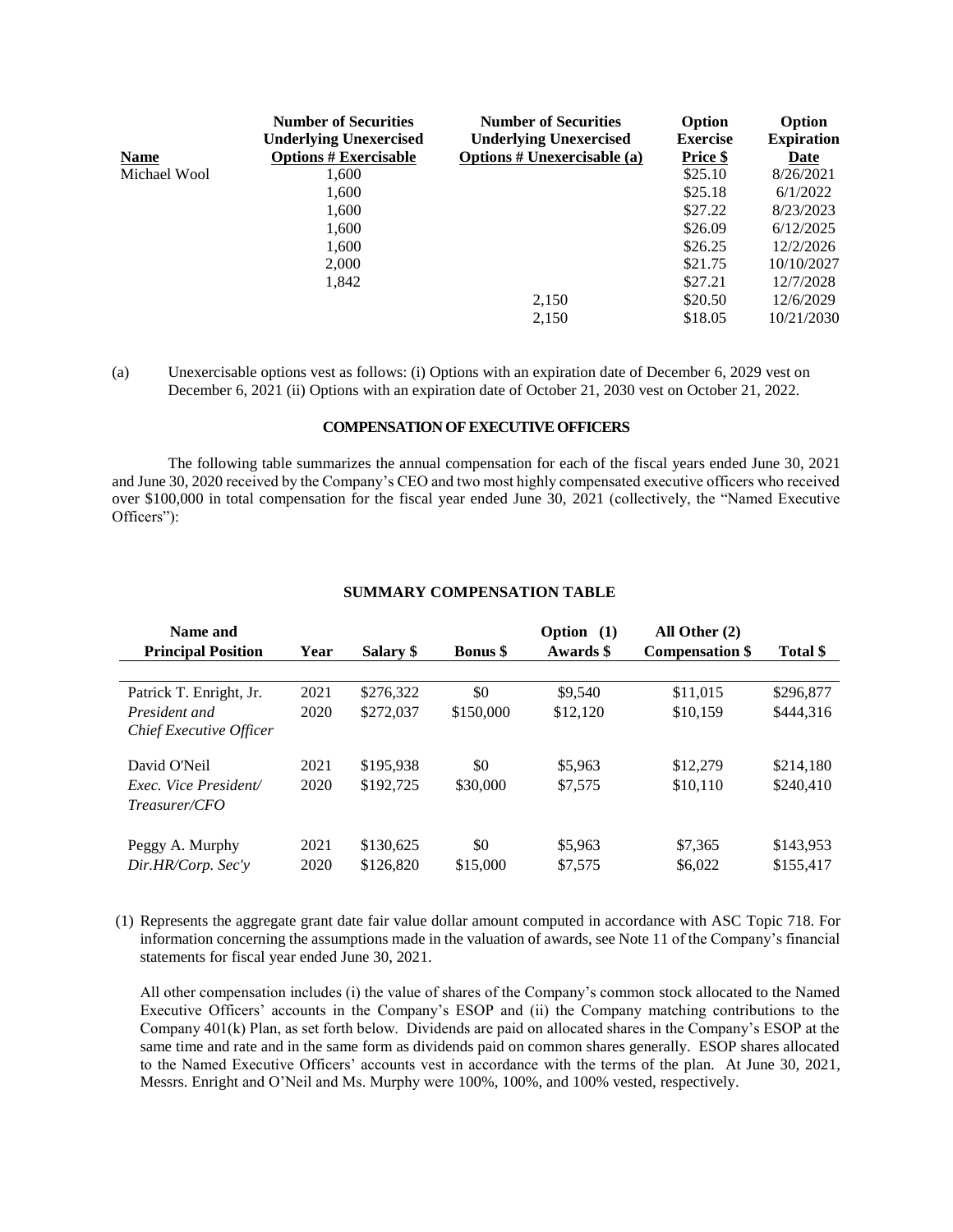|                         |      | Value of<br>allocated<br>shares<br>in Company | Company<br><b>Contributions</b><br>to $401(k)$ |          |
|-------------------------|------|-----------------------------------------------|------------------------------------------------|----------|
| <b>Name</b>             | Year | <b>ESOP</b> \$                                | Plan \$                                        | Total \$ |
| Patrick T. Enright, Jr. | 2021 | \$9,715                                       | \$1,300                                        | \$11,015 |
|                         | 2020 | \$7,559                                       | \$2,600                                        | \$10,159 |
| David O'Neil            | 2021 | \$9,655                                       | \$2,624                                        | \$12,279 |
|                         | 2020 | \$7,559                                       | \$2,551                                        | \$10,110 |
| Peggy A. Murphy         | 2021 | \$6,437                                       | \$928                                          | \$7,365  |
|                         | 2020 | \$5,305                                       | \$717                                          | \$6,022  |

The following table sets forth information concerning outstanding equity awards held by the Company's Named Executive Officers at fiscal year-end June 30, 2021:

| <b>Name</b>            | <b>Number of Securities</b><br><b>Underlying Unexercised</b><br><b>Options # Exercisable</b> | <b>Number of Securities</b><br><b>Underlying Unexercised</b><br><b>Options # Unexercisable (a)</b> | Option<br><b>Exercise</b><br>Price \$ | Option<br><b>Expiration</b><br>Date |
|------------------------|----------------------------------------------------------------------------------------------|----------------------------------------------------------------------------------------------------|---------------------------------------|-------------------------------------|
|                        |                                                                                              |                                                                                                    |                                       |                                     |
| Patrick T. Enright Jr. | 10,000                                                                                       |                                                                                                    | \$26.53                               | 2/2/2025                            |
|                        | 4,000                                                                                        |                                                                                                    | \$26.09                               | 6/12/2025                           |
|                        | 4,000                                                                                        |                                                                                                    | \$26.25                               | 12/2/2026                           |
|                        | 5,200                                                                                        |                                                                                                    | \$21.75                               | 10/10/2027                          |
|                        | 4,000                                                                                        |                                                                                                    | \$27.21                               | 12/7/2028                           |
|                        |                                                                                              | 4,000                                                                                              | \$20.50                               | 12/6/2029                           |
|                        |                                                                                              | 6,000                                                                                              | \$18.05                               | 10/21/2030                          |
| David O'Neil           | 2,000                                                                                        |                                                                                                    | \$25.10                               | 8/26/2021                           |
|                        | 2,000                                                                                        |                                                                                                    | \$25.18                               | 6/1/2022                            |
|                        | 2,000                                                                                        |                                                                                                    | \$27.22                               | 8/23/2023                           |
|                        | 2,000                                                                                        |                                                                                                    | \$26.09                               | 6/12/2025                           |
|                        | 2,250                                                                                        |                                                                                                    | \$26.25                               | 12/2/2026                           |
|                        | 2,925                                                                                        |                                                                                                    | \$21.75                               | 10/10/2027                          |
|                        | 2,500                                                                                        |                                                                                                    | \$27.21                               | 12/7/2028                           |
|                        |                                                                                              | 2500                                                                                               | \$20.50                               | 12/6/2029                           |
|                        |                                                                                              | 3,750                                                                                              | \$18.05                               | 10/21/2030                          |
| Peggy A. Murphy        | 2,000                                                                                        |                                                                                                    | \$25.10                               | 8/26/2021                           |
|                        | 1,500                                                                                        |                                                                                                    | \$25.18                               | 6/1/2022                            |
|                        | 1,500                                                                                        |                                                                                                    | \$27.22                               | 8/23/2023                           |
|                        | 1,500                                                                                        |                                                                                                    | \$26.09                               | 6/12/2025                           |
|                        | 2,000                                                                                        |                                                                                                    | \$26.25                               | 12/2/2026                           |
|                        | 2,600                                                                                        |                                                                                                    | \$21.75                               | 10/10/2027                          |
|                        | 2,500                                                                                        |                                                                                                    | \$27.21                               | 12/7/2028                           |
|                        |                                                                                              | 2,500                                                                                              | \$20.50                               | 12/6/2029                           |
|                        |                                                                                              | 3,750                                                                                              | \$18.05                               | 10/21/2030                          |

## **OUTSTANDING EQUITY AWARDS AT FISCAL YEAR END**

(a) Unexercisable options vest as follows: (i) Options with an expiration date of December 6, 2029 vest on December 6, 2021, (ii) Options with an expiration date of October 21, 2030 vest on October 21, 2022.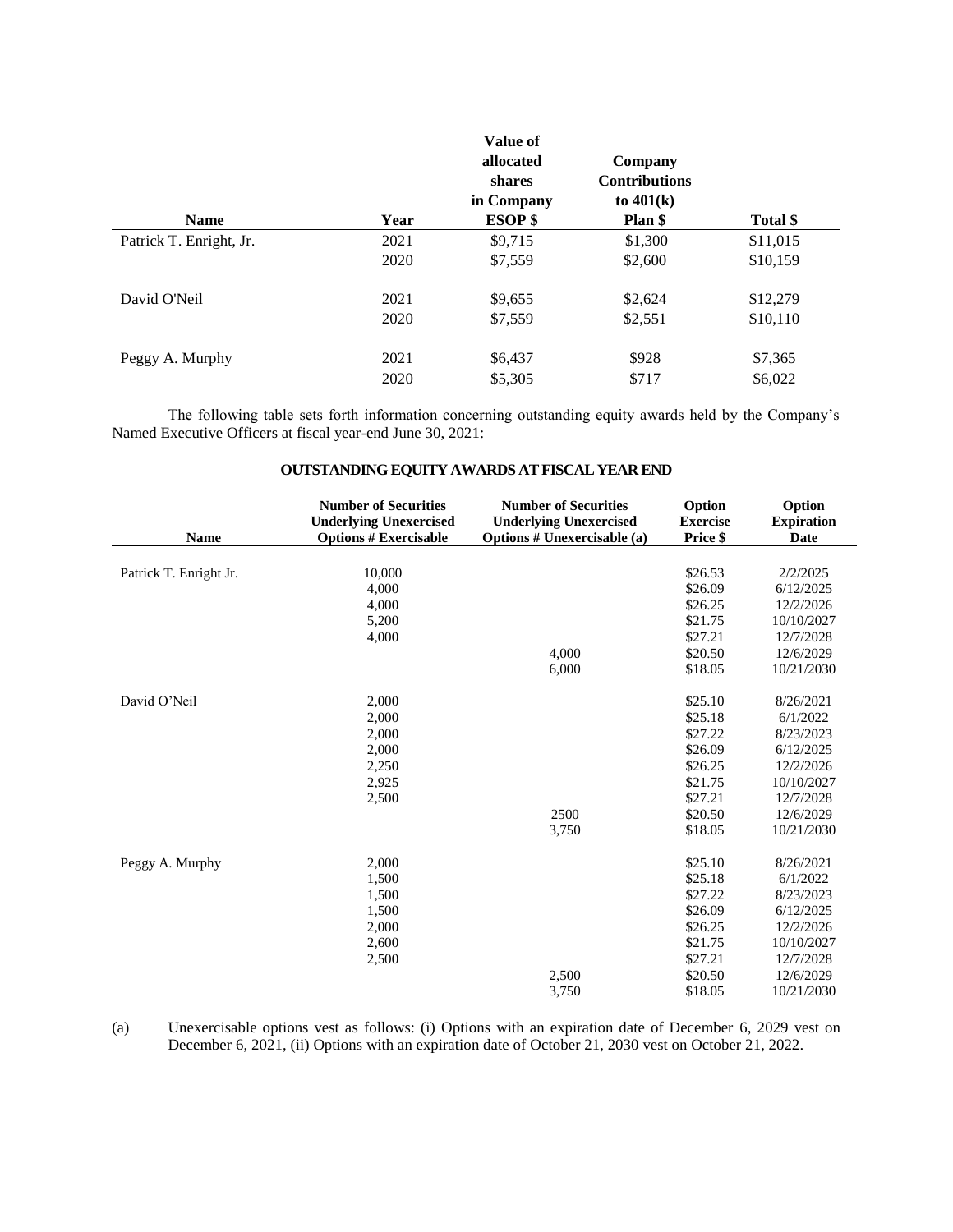#### **SECURITIES AUTHORIZED FOR ISSUANCE UNDER EQUITY COMPENSATION PLANS**

The following table sets forth information as of June 30, 2021 with respect to compensation plans under which equity securities of the Company may be issued:

| <b>Plan Category</b>                                      | Number of securities to<br>be issued upon exercise<br>of outstanding options,<br>warrants and rights | Weighted-average<br>exercise price of<br>outstanding options,<br>warrants and rights | $\cdots$<br>remaining available for<br>future issuance under<br>equity compensation plan<br>(excluding securities)<br>reflected in Column (a)) |
|-----------------------------------------------------------|------------------------------------------------------------------------------------------------------|--------------------------------------------------------------------------------------|------------------------------------------------------------------------------------------------------------------------------------------------|
|                                                           | (a)                                                                                                  | (b)                                                                                  | (c)                                                                                                                                            |
| Equity compensation plans<br>approved by security holders | 304,662                                                                                              | \$23.37                                                                              | 212.988                                                                                                                                        |
| Equity compensation plans                                 | --                                                                                                   |                                                                                      | --                                                                                                                                             |
| not approved by security<br>holders                       |                                                                                                      |                                                                                      |                                                                                                                                                |
| Total                                                     | 304.662                                                                                              |                                                                                      | 212.988                                                                                                                                        |

### **EQUITY COMPENSATION PLAN INFORMATION**

**Number of Securities** 

#### **INSURANCE**

The executive officers of the Company can elect to be covered under the company-sponsored medical health plans, which do not discriminate in favor of the officers of the Company and which are available generally to all employees. In addition, the executive officers are covered under a group life plan, which does not discriminate, and is available to all employees.

The Company maintains insurance coverage, as authorized by Section 726 of the New York Business Corporation Law, providing for (a) reimbursement of the Company for payments it makes to indemnify officers and directors of the Company, and (b) payment on behalf of officers and directors of the Company for losses, costs and expenses incurred by such individuals in any actions.

#### **EMPLOYEE RETIREMENT PLAN AND TRUST**

Under the Company's ESOP, approved by the Board of Directors on June 2, 1989, effective July 1, 1988, all non-union employees of the Company, including the Company's executive officers and non-executive officers are eligible to participate. The ESOP is a non-contributory plan, which is designed to invest primarily in shares of common stock of the Company. Certain technical amendments not considered material were adopted effective as of June 10, 1994, July 1, 2003, July 1, 2005, July 1, 2016, and January 1, 2020.

Of the 487,219 shares of common stock of the Company allocated to participants of the ESOP as of June 30, 2021, 3,713 shares were allocated to Mr. Enright, 17,649 shares were allocated to Mr. O'Neil and 7,649 shares were allocated to Ms. Murphy. Messrs. Enright, and O'Neil and Ms. Murphy were 100%, vested in their respective accounts as of June 30, 2021.

The ESOP's purchase of common stock from the Company has been financed by loans from the Company to the ESOP. Each year the Company makes contributions to the ESOP, which is used to make loan interest and principal payments to the Company. Following each payment of principal on the loan, a portion of the unallocated shares held by the ESOP is allocated to participants.

On December 1, 2020, pursuant to a Stock Purchase Agreement dated as of such date, the Company sold 300,000 shares of its common stock to the ESOP. The ESOP paid \$18.29 per share, for an aggregate purchase price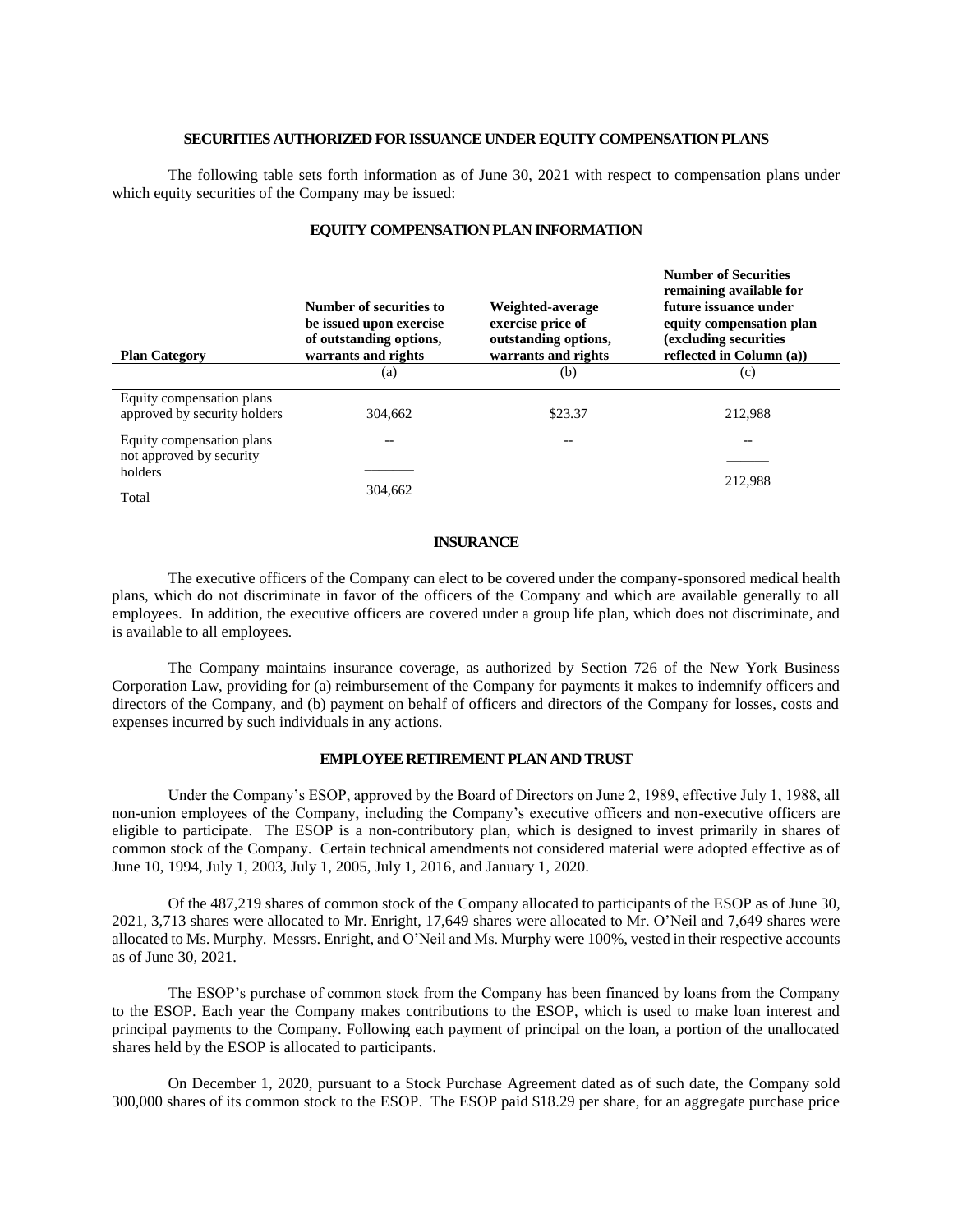of \$5,487,000. The ESOP borrowed from the Company an amount equal to the purchase price. The loan will be repaid in fifteen (15) equal annual installments of principal and the unpaid balance will bear interest at a fixed rate of 3.00% per annum.

The Board of Directors of the Company had approved a purchase price equal to the fair market value as determined by an independent valuation firm retained by the ESOP. The average trading pricing of the Company's common stock of the NYSE – American on November 30, 2020 was \$19.12.

#### **EMPLOYMENT CONTRACTS AND TERMINATION OF EMPLOYMENT**

The Company has an Executive Employment agreement with Patrick T. Enright Jr., President and Chief Executive Officer. The agreement was effective February 1, 2018 and expires January 31, 2024. The agreement provides for the payment of base compensation and bonus compensation. Mr. Enright is entitled to an annual performance-based cash bonus currently comprised of three components, with the maximum aggregate amount payable not to exceed his annual base salary. The first component is discretionary, based upon an annual performance assessment and may not exceed 50% of the base salary. The second component is based on the increase in combined sales plus backlog over the average of the prior three fiscal years, times 0.5% (one half of one percent), and may not exceed 50% of base salary. The third component is based on the increase in operating earnings over the average of the prior three fiscal years, times 5% (five percent), and may not exceed 50% of base salary. In calculating backlog, adjustments are made in the case of a specific customer contract. In order to be eligible for the bonus compensation for a fiscal year ending June 30, Mr. Enright must be employed as President and Chief Executive Officer on December 31 following such fiscal year end. If Mr. Enright is terminated without "cause" he is entitled to nine months' severance pay of his then current base salary, any amount of bonus to which he may be entitled based upon the non-discretionary components and health benefits.

The Company has Executive Employment agreements with David O'Neil Executive Vice President, Treasurer and Chief Financial Officer, and Peggy A. Murphy Director of Human Resources/Corporate Secretary. The agreements were effective March 1, 2013, and automatically renew for additional one year periods subsequent to June 30, 2016 unless either the Company, or Mr. O'Neil or Ms. Murphy, gives at least 60 days' notice to the contrary. The agreements provide for the payment of base compensation and bonus compensation as determined by the Board in its discretion. If the individual is terminated without "cause" or incidental to a change of control or if the individual terminates employment for "good reason" the individual is entitled to nine months' severance pay of his or her then current base salary plus health benefits.

#### **STOCK TRADING POLICY – HEDGING**

The Board has implemented a stock trading policy that applies to the Board of Directors, executive officers and other persons whom the Company may designate from time to time as "insiders" because of their access to information. Under this policy, trading in the Company's securities is prohibited except during specifically designated windows. Additionally, these persons are prohibited from engaging in various trading practices which would suggest speculation in Company securities, including short sales, puts, calls, trading on margin, swaps, or other hedging transactions. The policy also disallows these persons from pledging the Company securities as collateral for a loan.

#### **AUDIT COMMITTEE REPORT**

The Audit Committee of the Board of Directors (the "Committee") is comprised of four independent directors and operates under a written charter, revised most recently by the Board on September 7, 2018. The Audit Committee Charter is available on the Company's website at www.espey.com under the tab "Corporate Governance".

In fulfilling its responsibilities, the Committee has reviewed and discussed the Company's audited consolidated financial statements for the fiscal year ended June 30, 2021 with management and the independent public accountants.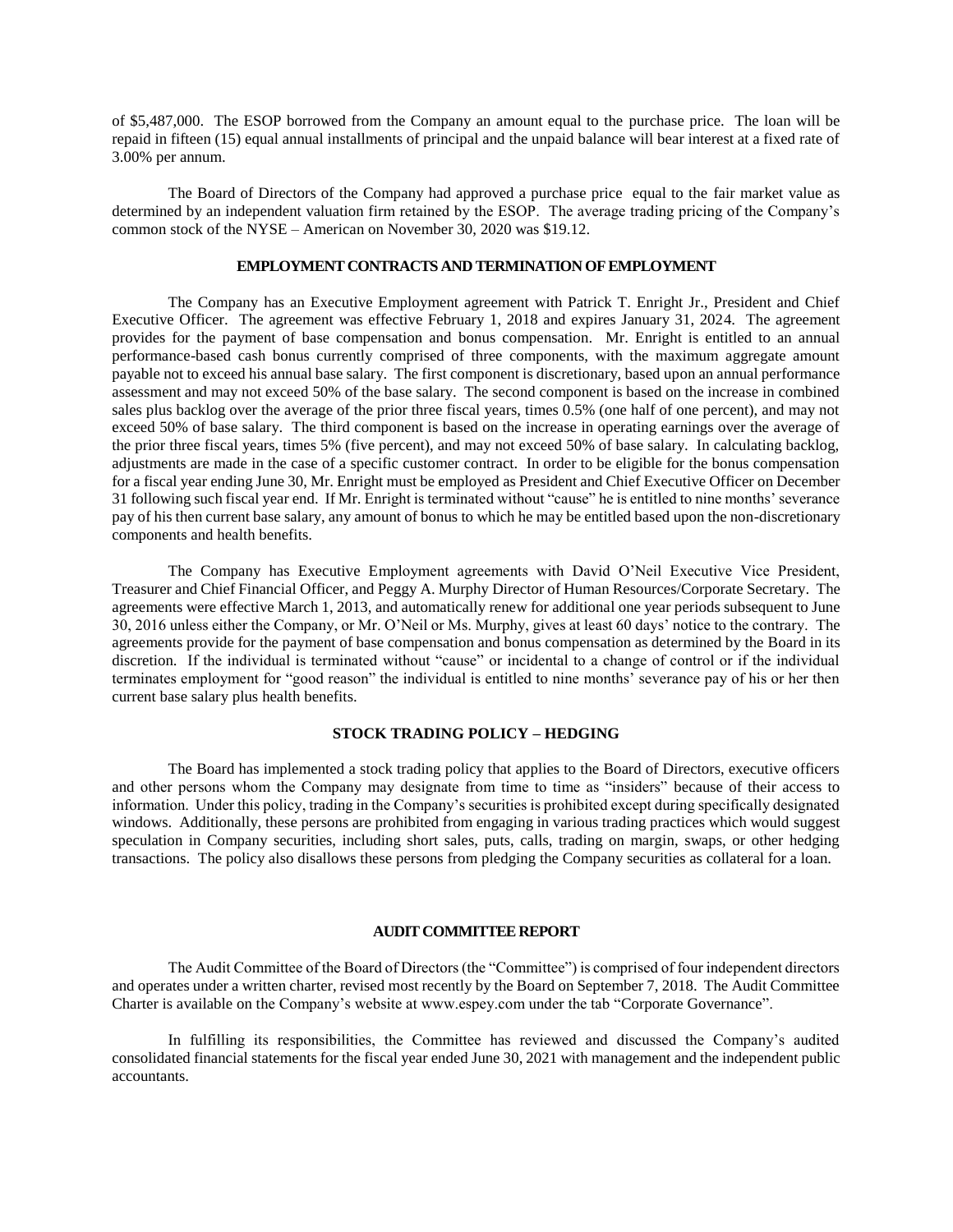The Committee has discussed with the independent public accountants the matters required to be discussed by Statement on Auditing Standard No. 16, as amended (Communications with Audit Committees). In addition, the Committee has received and reviewed the written disclosures and the letter from the independent public accountants required by Independence Standards Board No.1 (Independence Discussions with Audit Committees), and has discussed with the auditors the auditors' independence.

The Committee considered and concluded that the provision of non-audit services by the independent public accountants was compatible with maintaining their independence.

In reliance on the reviews and discussions referred to above, the Committee recommended to the Board of Directors that the audited financial statements referred to above be included in the Company's Annual Report on Form 10-K for the fiscal year ended June 30, 2021.

> Audit Committee: Paul J. Corr, Chairman Carl Helmetag Alvin O. Sabo Roger N. Sexauer II

#### **CORPORATE GOVERNANCE AND NOMINATING COMMITTEE**

The Nominating Committee of the Board of Directors (the "Nominating Committee") is comprised of five independent directors and operates under a written charter. A copy of the charter is available on the Company's website, www.espey.com, under the tab "Corporate Governance".

The Nominating Committee will review the present needs of the Board and establish criteria as to particular qualifications in terms of background and experience that could meet such needs. At a minimum, the Nominating Committee believes that nominees for Directors should have either experience in the industry in which the Company engages or professional, business or academic qualifications that differ from existing members of the Board and could augment the aggregate expertise possessed by Board members. In addition to industry experience, the Nominating Committee will consider the following skill sets and experience; corporate management experience, financial acumen, experience in international sales, mergers and acquisition experience and corporate governance experience. The Company further believes that all nominees should be able to make a contribution to the Board that will enhance the development and growth of the Company's business and shareholder value; devote adequate time to service as a Director; and work well with other Board members in a collegial manner.

The Nominating Committee evaluates prospective nominees identified on its own initiative or referred to it by other Board members, management, shareholders or external sources and all self-nominated candidates. The Nominating Committee will use the same criteria for evaluating candidates nominated by shareholders and selfnominated candidates as it does for those proposed by other Board members, management and search companies.

The Nominating Committee's evaluation of existing Board members and prospective new Board members and the implementation of a diversity policy will be in the context of determinations made regarding the size of the Board of Directors. The Company is a small business with less than \$40 million in sales and operations at only one location. Due, in part, to the size of the Company's business and the relatively simple corporate structure, the Board determined to reduce the fixed number of Directors to six. As existing directors retire, diversity is a factor that will be considered by the Nominating Committee in selecting new nominees.

The Nominating Committee will consider bona fide recommendations by shareholders as to potential Director Nominees, who meet the above standards. A shareholder wishing to submit such a recommendation should send a letter, postmarked no more than 180 days and no later than 120 days prior to the date on which the Company's Annual Meeting was held during the prior year, to the Secretary of the Company. In the case of an Annual Meeting that is called for a date that is not within 30 calendar days before or after the first anniversary date of the Annual Meeting of Shareholders in the immediately preceding year, any such written proposal of nomination must be received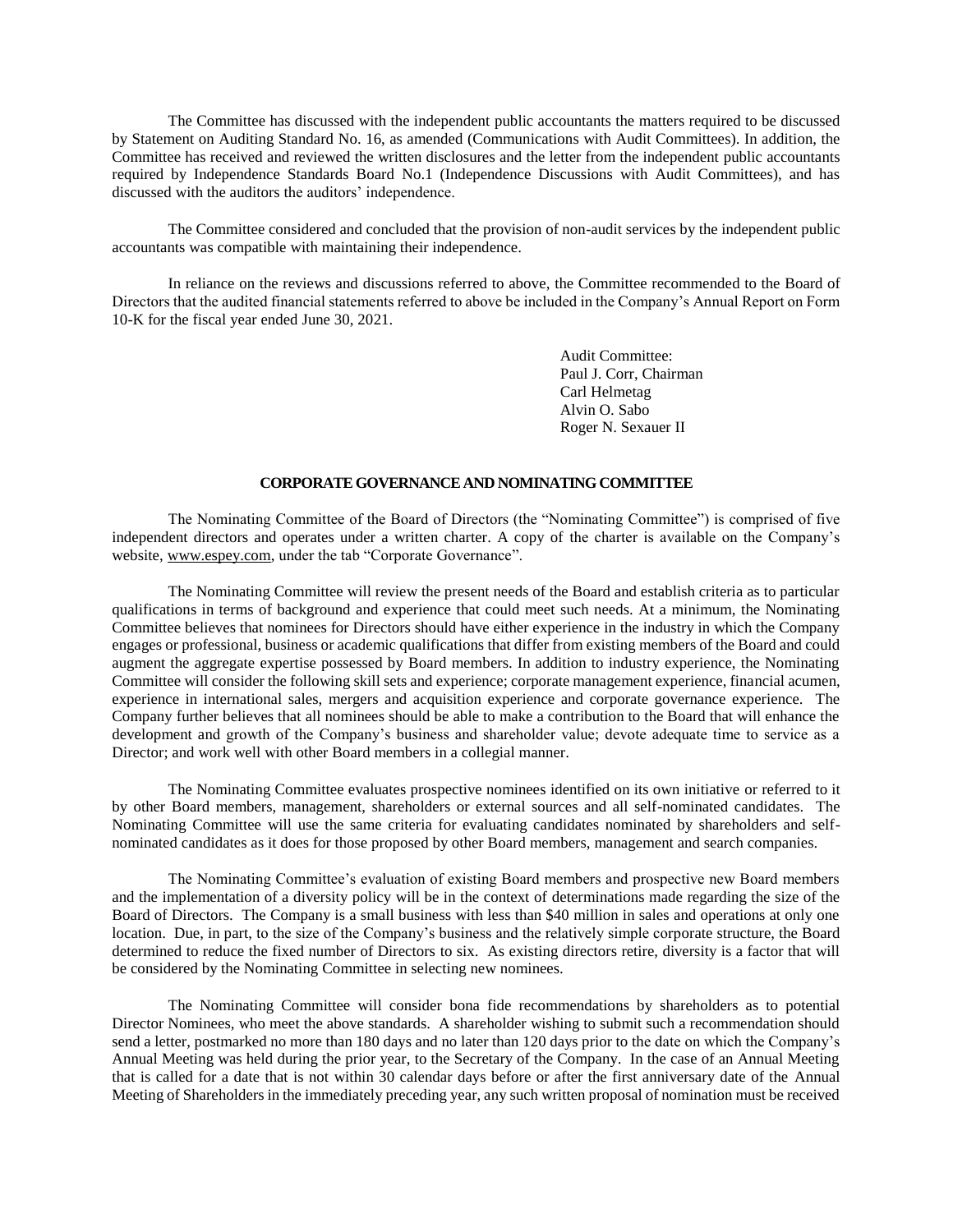by the Secretary not less than five days after the Company shall have issued a press release, filed a periodic report with the Securities and Exchange Commission or otherwise publicly disseminated notice that an Annual Meeting of Shareholders will be held. The letter must identify its writer as a shareholder of the Company, provide evidence of the writer's stock ownership and provide:

- The name, address, telephone number and social security number of the candidate to be considered;
- A description of understandings, contractual, business or familial relationships between the shareholder and the candidate, if any, and an unexecuted written consent of the candidate to serve as a director of the Company, if nominated and elected;
- The candidate's resume and at least three references;
- A statement of the candidate's qualifications to serve on the Board of Directors and specified Board committees which shall include an explanation as to how elements of the candidate's background and experience would be a benefit to the Company and its business.

All candidates recommended to the Nominating Committee must meet the independence standards of the NYSE American and the definition of "independent director" in the Company's By-Laws.

#### **COMPENSATION COMMITTEE**

The Compensation Committee of the Board of Directors (the "Committee") is comprised of two independent directors and operates under a written charter, adopted on February 20, 2009. A copy of the charter is available on the Company's website, www.espey.com, under the tab "Corporate Governance".

The objectives of the compensation program are designed to align performance with the interests of shareholders, reward performance, retain and recruit qualified and effective talent.

The Committee will consult with senior management to establish, review and evaluate the long-term strategy of executive compensation and the types of stock and other compensation plans utilized by the Company. The Committee will also assist the Board in the establishment of annual goals and objectives for the Company's Chief Executive Officer, as well as consulting with the Chief Executive Officer to establish goals and objectives for other members of senior management. The Committee will assist the Board in establishing plans for executive officer development. The Committee has not engaged a compensation consultant in connection with the discharge of its responsibilities.

The Committee is responsible for recommending to the Board all grants and awards under the Company's stock option plans and other equity-based plans. It is not intended that the authority of the Board to make grants under the 2017 Stock Option and Restricted Stock Plan be delegated to the Committee, but rather that the Committee serve in an advisory capacity. The Committee will also consult with the Chief Executive Officer for senior management grants and awards. The Board has authorized the Chief Executive Officer to grant up to 2,000 stock options, without further approval, incidental to the hiring of new senior level employees.

The Committee will review compensation paid to non-employee directors and make recommendations to the Board for any adjustments.

The Committee will review and approve, in consultation with the Chief Executive Officer, any severance or similar termination payments proposed to be made to any current or former executive officer of the Company (other than the current Chief Executive Officer), and review and recommend to the Board any severance or similar termination payments proposed to be made to the current Chief Executive Officer.

# **SHAREHOLDER COMMUNICATIONS WITH THE BOARD**

Mail can be addressed to Directors in care of the Office of the Secretary, Espey Mfg. & Electronics Corp., 233 Ballston Avenue, Saratoga Springs, New York 12866. At the direction of the Board of Directors, all mail received will be opened and screened for security purposes. The mail will then be logged in. All mail, other than trivial or obscene items, will be forwarded. Trivial items will be delivered to the Directors at the next scheduled Board meeting.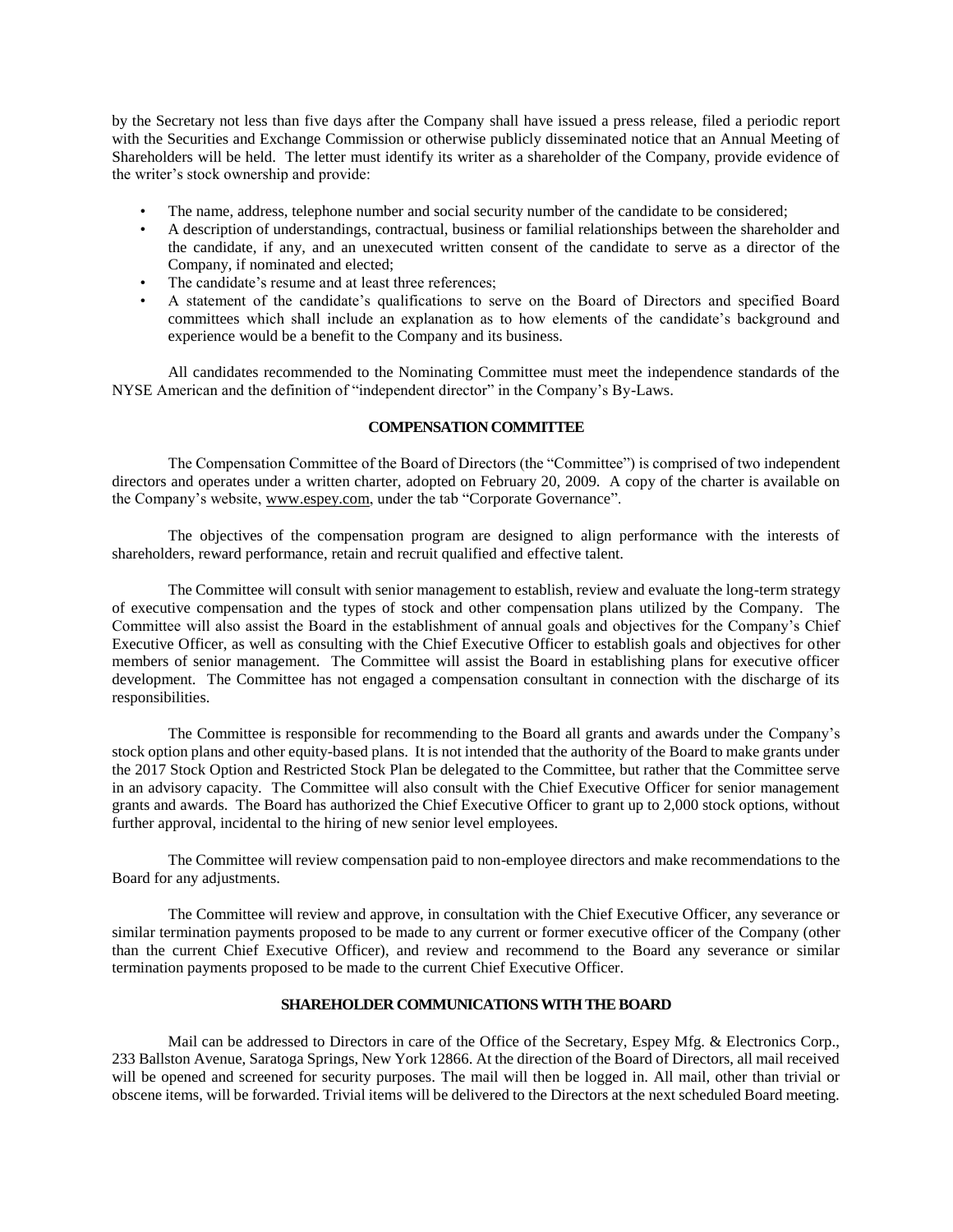Mail addressed to a particular Director will be forwarded or delivered to that Director. Mail addressed to "Outside Directors" or "Non-Management Directors" will be forwarded or delivered to the Chairman of the Audit Committee. Mail addressed to the "Board of Directors" will be forwarded or delivered to the Chairman of the Board.

#### **SECURITY OWNERSHIP OF CERTAIN BENEFICIALOWNERS**

The following table sets forth information regarding ownership of the Company's outstanding Common Stock as of October 15, 2021, by each person or group who is known to the Company to be the beneficial owner of more than five percent of the outstanding shares of Common Stock:

| Title        | <b>Name and Address of</b>                                                                                                 | <b>Amount and Nature of</b>          |         |  |
|--------------|----------------------------------------------------------------------------------------------------------------------------|--------------------------------------|---------|--|
| <b>Class</b> | <b>Beneficial Owner</b>                                                                                                    | <b>Beneficial Ownership of Class</b> | Percent |  |
| Common Stock | Renaissance Technologies LLC;<br>Renaissance Technologies Holding<br>Corporation<br>800 Third Ave.<br>New York, NY 10022   | 129,114 - Direct $(1)$               | 5.37%   |  |
|              | Stanley Kesselman<br>c/o Maxim Group<br>405 Lexington Ave., 2nd Floor<br>New York, NY 10174                                | $239,877$ - Direct $(2)$             | 9.98%   |  |
|              | Espey Mfg. & Electronics Corp.<br>Employee Retirement Plan and<br>Trust<br>233 Ballston Ave.<br>Saratoga Springs, NY 12866 | $768,663 - Indirect (3)$             | 28%     |  |

- (1) The information is from Schedule 13G/A filed February 11, 2021 with the SEC by Renaissance Technologies LLC ("LLC") and Renaissance Technologies Holding Corporation ("Holding"). Because of Holding's majority ownership of LLC, each of LLC and Holding reports sole voting power over 126,101 shares, and sole dispositive power over 129,114 shares.
- (2) The information is from Schedule 13G/A filed January 16, 2020 with the SEC by Mr. Kesselman.
- (3) The information is from Schedule 13G filed February 1, 2021 with the SEC. The ESOP holds an aggregate of 768,663 shares of the Company's Common Stock (28% of the outstanding shares). The ESOP has the sole voting power with respect to shares held by it which have not been allocated to participant accounts, and shared voting power with respect to shares held by it which have been allocated to participant accounts.

The ESOP Trustees, Howard Pinsley and Peggy Murphy, disclaim beneficial ownership of the shares held by the ESOP, with the exception of the 24,616 and 7,077 shares which are allocated to their respective accounts.

Pursuant to the ESOP, participants are entitled to instruct the Trustees as to the voting of shares allocated to their accounts unless the Trustees determine that the instructions would be a violation of ERISA. Subject to ERISA, the Trustees vote the unallocated shares in the manner directed by the Board of Directors of the Company, which is currently in the same proportion as the instructions received on the allocated shares.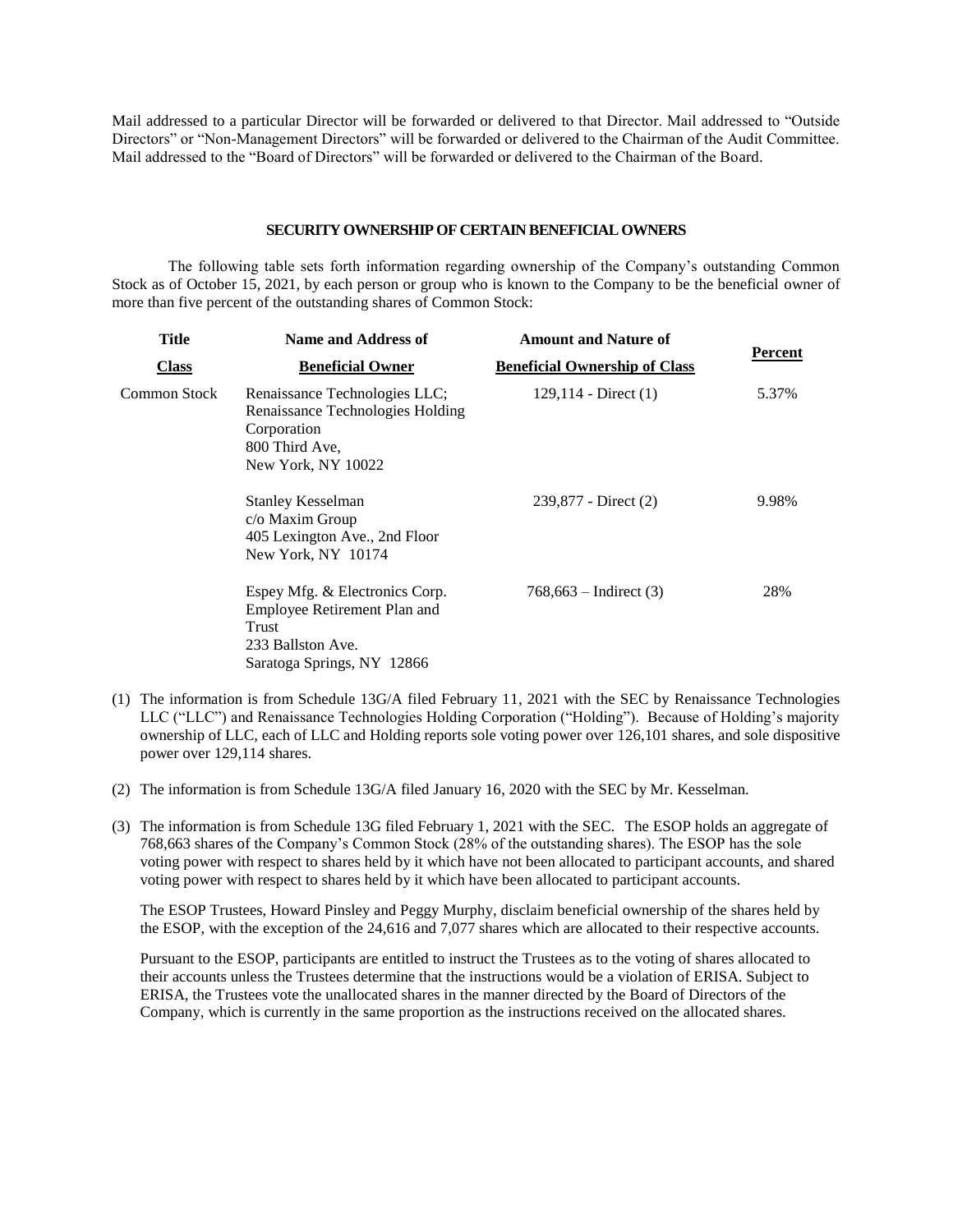# **SECURITY OWNERSHIP OF MANAGEMENT**

The following information is furnished as of October 15, 2021, as to each class of equity securities of the Company beneficially owned by all Directors and Executive Officers and by Directors and Executive Officers of the Company as a Group:

| <b>Title Class</b>  | <b>Name of Beneficial</b><br>Owner                       | <b>Amount and Nature of</b><br><b>Beneficial Ownership</b> | <b>Percent of Class</b> |
|---------------------|----------------------------------------------------------|------------------------------------------------------------|-------------------------|
| <b>Common Stock</b> | Paul J. Corr                                             | 34,431 - Direct (1)                                        | 1.2%                    |
| <b>Common Stock</b> | Patrick T. Enright, Jr.                                  | 34,700- Direct (1)<br>$3,713$ - Indirect $(2)$             | 1.4%                    |
| <b>Common Stock</b> | Carl Helmetag                                            | $32,361$ - Direct $(1)$<br>1,504- Indirect $(3)$           | 1.2%                    |
| <b>Common Stock</b> | Peggy Murphy                                             | 294,129-Direct (1)(4)<br>7,560- Indirect (2)               | 11.1%                   |
| <b>Common Stock</b> | David O'Neil                                             | 26,175 - Direct (1)<br>17,649 - Indirect (2)               | 1.6%                    |
| <b>Common Stock</b> | <b>Howard Pinsley</b>                                    | 366, 434 - Direct $(1)(4)$<br>24,616 - Indirect (2)        | 14.4%                   |
| <b>Common Stock</b> | Alvin O. Sabo                                            | 18,892 - Direct (1)<br>13,409 - Indirect (3)               | 1.2%                    |
| <b>Common Stock</b> | Roger N. Sexauer II                                      | 4,992 - Direct                                             | ∗                       |
| <b>Common Stock</b> | Katrina Sparano                                          | $12,150$ - Direct $(1)$<br>$6,000$ - Indirect $(2)$        | ∗                       |
| <b>Common Stock</b> | Michael Wool                                             | 27,392 - Direct (1)                                        | 1%                      |
|                     | <b>Officers and Directors</b><br>as a Group (10 persons) | $851,656$ - Direct $(1)$<br>74,451 - Indirect (2), (3)     | 32.56%                  |

\* Less than one percent

1) Direct shares include options to acquire shares, which are exercisable within 60 days as follows:

| <b>Name of Beneficial</b><br>Owner | <b>Exercisable</b><br><b>Options</b> | <b>Name of Beneficial</b><br>Owner | <b>Exercisable</b><br><b>Options</b> |
|------------------------------------|--------------------------------------|------------------------------------|--------------------------------------|
| Paul J. Corr                       | 13,992                               | <b>Howard Pinsley</b>              | 12.392                               |
| Patrick T. Enright, Jr.            | 31,200                               | Alvin O. Sabo                      | 12,592                               |
| Carl Helmetag                      | 12,392                               | Roger N. Sexauer II                | 3,992                                |
| Peggy Murphy                       | 14,100                               | Katrina Sparano                    | 12,150                               |
| David O'Neil                       | 16,175                               | Michael Wool                       | 12,392                               |

2) Includes shares allocated to the named officer as of June 30, 2021, as a participant in the Company's ESOP and may reflect dispositions that have occurred since the date of the person's last ownership report on Form 4. Each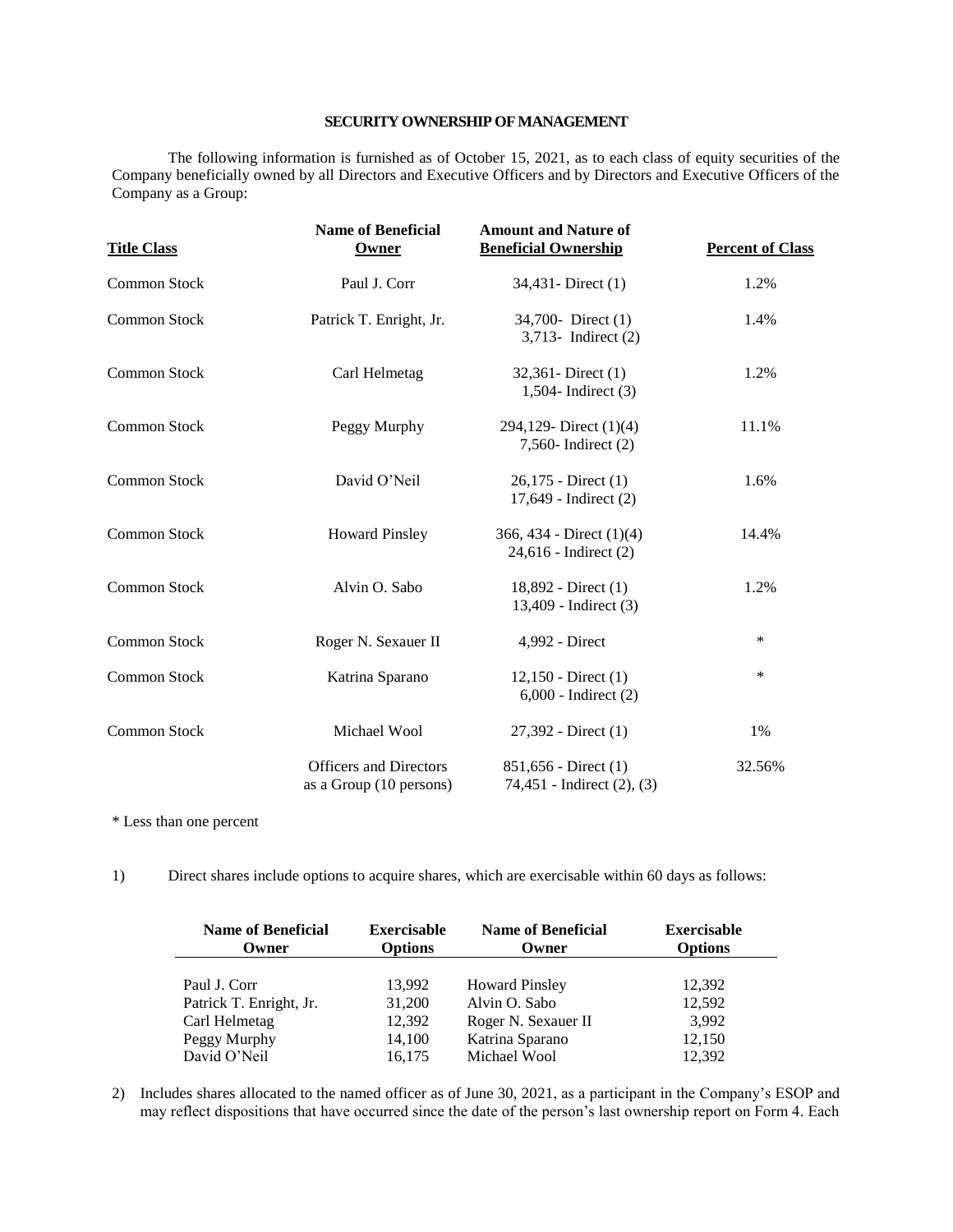such person has the right to direct the manner in which such shares allocated to him or her are to be voted by the ESOP Trustee.

- 3) In the case of Mr. Helmetag, represents 1,504 shares held in an IRA account. In the case of Mr. Sabo, includes 11,999 shares held in an IRA account, and includes 1,410 shares owned by Mr. Sabo's wife, as to which Mr. Sabo disclaims beneficial ownership.
- 4) Includes 279,429 shares owned by the ESOP which have not been allocated to participant accounts as to which each of Ms. Murphy and Mr. Pinsley disclaim beneficial ownership. Ms. Murphy and Mr. Pinsley serve as Trustees of the ESOP. Pursuant to the ESOP, participants are entitled to instruct the Trustees as to the voting of shares allocated to their accounts unless the Trustees determine that the instructions would be a violation of ERISA. Subject to ERISA, the Trustees vote the unallocated shares in the manner directed by the Board of Directors of the Company, which is currently in the same proportion as the instructions received on the allocated shares.

There are no arrangements known to the Company, the operation of which may at a subsequent date, result in change of control of the Company.

## **CODE OF ETHICS**

The Company had adopted a Code of Ethics which is available on the Company's website at www.espey.com under the tab "Corporate Governance."

#### **PROPOSAL NO. 2**

# **RATIFICATION OF APPOINTMENT OF INDEPENDENT PUBLIC ACCOUNTANTS**

The Audit Committee has selected Freed Maxick CPAs, P.C. ("Freed Maxick") as the Company's independent public accountants for the fiscal year ending June 30, 2022.

Unless otherwise specified by the shareholders, the shares represented by their properly executed proxies will be voted for ratification of the appointment of Freed Maxick as independent accountants for the fiscal year ending June 30, 2022. The Company is advised by said firm that neither the firm nor any of its members now has, or during the past three years had, any direct financial interest or material indirect financial interest or any connection with the Company.

A representative of Freed Maxick is expected to be present at the Annual Meeting with the opportunity to make a statement if he or she desires to do so and to be available to respond to appropriate questions from the shareholders.

## **THE BOARD OF DIRECTORS RECOMMENDS A VOTE FOR RATIFICATION OF THE APPOINTMENT OF FREED MAXICK CPAS, P.C. AS INDEPENDENT PUBLIC ACCOUNTANTS FOR THE COMPANY FOR THE FISCAL YEAR ENDING JUNE 30, 2022.**

The fees billed or expected to be billed for professional services by Freed Maxick for the fiscal years ended June 30, 2021 and June 30, 2020 were:

| <b>TYPE OF FEES</b>    | 2021      | 2020      |
|------------------------|-----------|-----------|
| (1) Audit Fees         | \$93,750  | \$93,750  |
| (2) Audit Related Fees | \$0       | \$0       |
| (3) Tax Fees           | \$12,400  | \$12,400  |
| (4) All Other Fees     | None      | None      |
| Total                  | \$106,150 | \$106,150 |